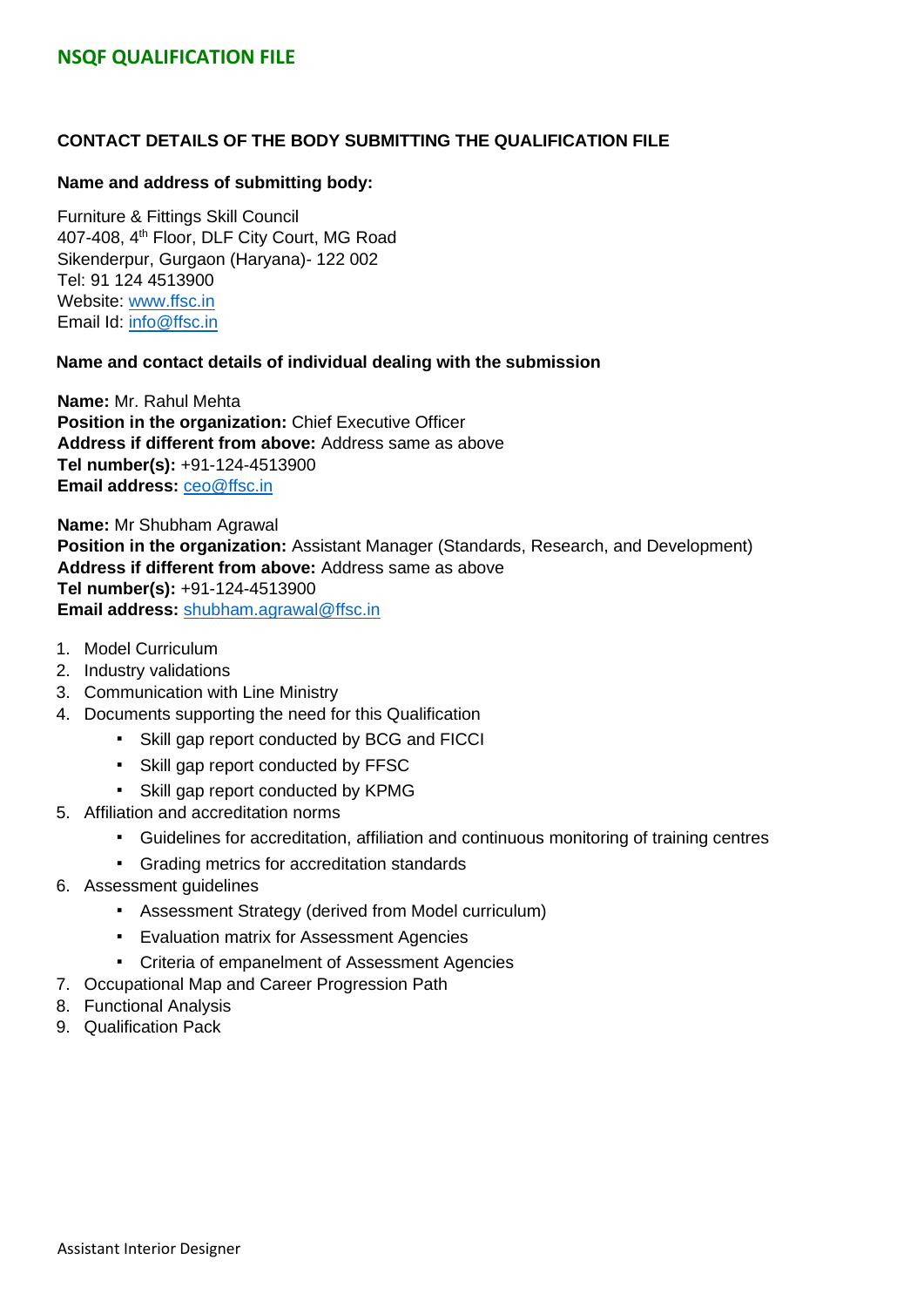#### **SUMMARY**

| 1               | <b>Qualification Title:</b>                                                                                               | <b>Assistant Interior Designer</b><br><b>With Electives:</b><br>Residence<br>1.<br>Kitchen<br>2.<br>3.<br>Commercial<br>4. Hospitality<br>5. Academic Institutions<br>6. Retail Fitout and Exhibitions                                                                                                                                                                                                                                                                                                                                                                                                                                                                                                                                                                                                                                           |
|-----------------|---------------------------------------------------------------------------------------------------------------------------|--------------------------------------------------------------------------------------------------------------------------------------------------------------------------------------------------------------------------------------------------------------------------------------------------------------------------------------------------------------------------------------------------------------------------------------------------------------------------------------------------------------------------------------------------------------------------------------------------------------------------------------------------------------------------------------------------------------------------------------------------------------------------------------------------------------------------------------------------|
| $\mathbf{2}$    | <b>Qualification Code, if any</b>                                                                                         | <b>FFS/Q0203</b>                                                                                                                                                                                                                                                                                                                                                                                                                                                                                                                                                                                                                                                                                                                                                                                                                                 |
| 3               | <b>NCO code and occupation</b>                                                                                            | NCO-2015/3432.0100                                                                                                                                                                                                                                                                                                                                                                                                                                                                                                                                                                                                                                                                                                                                                                                                                               |
| 4               | Nature and purpose of the<br><b>Qualification (Please specify whether</b><br>Qualification is short term or long<br>term) | <b>Nature of the Qualification:</b><br>The Qualification is for skilling, upskilling and<br>reskilling programs of varied types like short-<br>term training, Recognition of Prior Learning<br>(RPL), Apprenticeship, Vocational Education<br>in schools & colleges, customized industrial<br>training, etc.<br><b>Purpose of the Qualification:</b><br>To create internships, apprenticeships, self<br>and wage employment opportunities, etc. for<br>freshers and as well as existing workforce.<br>Qualification is developed:<br>To skill the unemployed candidates by<br>imparting the short-term skill development<br>training<br>To allow people from other sectors to learn<br>new skills to deal with changes in the<br>workforce and market<br>To meet the requirement of the industry to<br>provide entry-level semi-skilled manpower |
|                 |                                                                                                                           | in this Qualification<br>To recognize the skills of the candidates<br>who are already in this job role                                                                                                                                                                                                                                                                                                                                                                                                                                                                                                                                                                                                                                                                                                                                           |
|                 |                                                                                                                           |                                                                                                                                                                                                                                                                                                                                                                                                                                                                                                                                                                                                                                                                                                                                                                                                                                                  |
| $5\phantom{.0}$ | Body/bodies which will award the<br>Qualification                                                                         | Furniture & Fittings Skill Council (FFSC)                                                                                                                                                                                                                                                                                                                                                                                                                                                                                                                                                                                                                                                                                                                                                                                                        |
| 6               | The body which will accredit<br>providers to offer courses leading to<br>the Qualification                                | Furniture & Fittings Skill Council (FFSC)                                                                                                                                                                                                                                                                                                                                                                                                                                                                                                                                                                                                                                                                                                                                                                                                        |
| 7               | Whether<br>accreditation/affiliation norms are<br>already in place or not, if<br>applicable (if yes, attach a<br>copy)    | Yes<br>Attached as supporting file                                                                                                                                                                                                                                                                                                                                                                                                                                                                                                                                                                                                                                                                                                                                                                                                               |
| 8               | Occupation(s) to which the<br><b>Qualification gives access</b>                                                           | Interior Designing                                                                                                                                                                                                                                                                                                                                                                                                                                                                                                                                                                                                                                                                                                                                                                                                                               |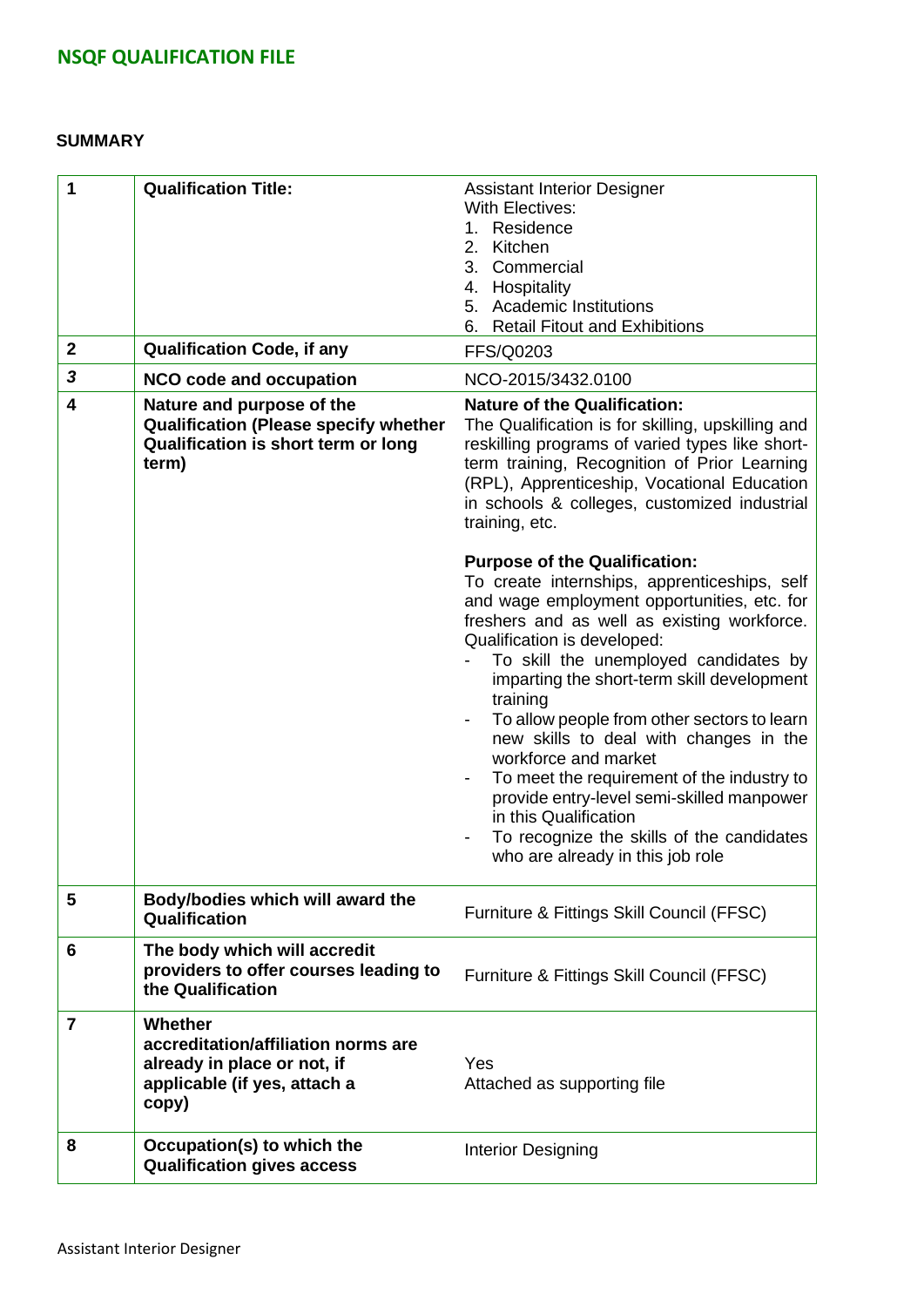| 9  | Job description of the occupation                                                                              | The Assistant Interior Designer plays the role<br>in client interactions<br>of assisting<br>and<br>supervising the site survey. The person is<br>responsible for reading and interpreting<br>blueprints,<br>drawings<br>and<br>assisting<br>in<br>developing designs, concepts, mood boards<br>and presentations. The individual will perform<br>sketching,<br>drawing,<br>rendering,<br>material                                                                                                                                                                  |
|----|----------------------------------------------------------------------------------------------------------------|--------------------------------------------------------------------------------------------------------------------------------------------------------------------------------------------------------------------------------------------------------------------------------------------------------------------------------------------------------------------------------------------------------------------------------------------------------------------------------------------------------------------------------------------------------------------|
|    |                                                                                                                | calculations for the project and also assist in<br>project execution, supervision and handover.                                                                                                                                                                                                                                                                                                                                                                                                                                                                    |
| 10 | <b>Licensing requirements</b>                                                                                  | Not applicable                                                                                                                                                                                                                                                                                                                                                                                                                                                                                                                                                     |
| 11 | <b>Statutory and Regulatory requirement</b><br>of the relevant sector (documentary<br>evidence to be provided) | Not applicable                                                                                                                                                                                                                                                                                                                                                                                                                                                                                                                                                     |
| 12 | Level of the Qualification in the<br><b>NSQF</b>                                                               | $\overline{4}$                                                                                                                                                                                                                                                                                                                                                                                                                                                                                                                                                     |
| 13 | Anticipated volume of<br>training/learning required to complete<br>the Qualification                           | <b>Minimum: 540 Hours</b><br>360 hours + 180 hours (with one Elective)                                                                                                                                                                                                                                                                                                                                                                                                                                                                                             |
|    |                                                                                                                | <b>Maximum: 720 Hours</b><br>360 hours + 360 hours (with two Electives)                                                                                                                                                                                                                                                                                                                                                                                                                                                                                            |
|    |                                                                                                                | Model Curriculum may be referred                                                                                                                                                                                                                                                                                                                                                                                                                                                                                                                                   |
| 14 | An indicative list of training tools<br>required to deliver this Qualification                                 | Model Curriculum may be referred (attached<br>as supporting file)                                                                                                                                                                                                                                                                                                                                                                                                                                                                                                  |
| 15 | <b>Entry requirements and</b><br>recommendations and minimum age                                               | 10th Pass + 4 Years of Relevant Work<br>Experience<br><b>OR</b><br>10th Pass + ITI (1 Year Diploma) + 3 Years of<br><b>Relevant Work Experience</b><br><b>OR</b><br>12th pass + 2 Years of Relevant Work<br>Experience<br><b>OR</b><br>12th pass + ITI (1 Year Diploma) + 1 Year of<br><b>Relevant Work Experience</b><br><b>OR</b><br>Graduation in any field + 1 Year of Relevant<br><b>Work Experience</b><br><b>OR</b><br>NSQF Level 3 certificate [Draughtsperson<br>(Interior Design)] + 2 Years of Relevant<br>Experience<br>Minimum job entry age 16 years |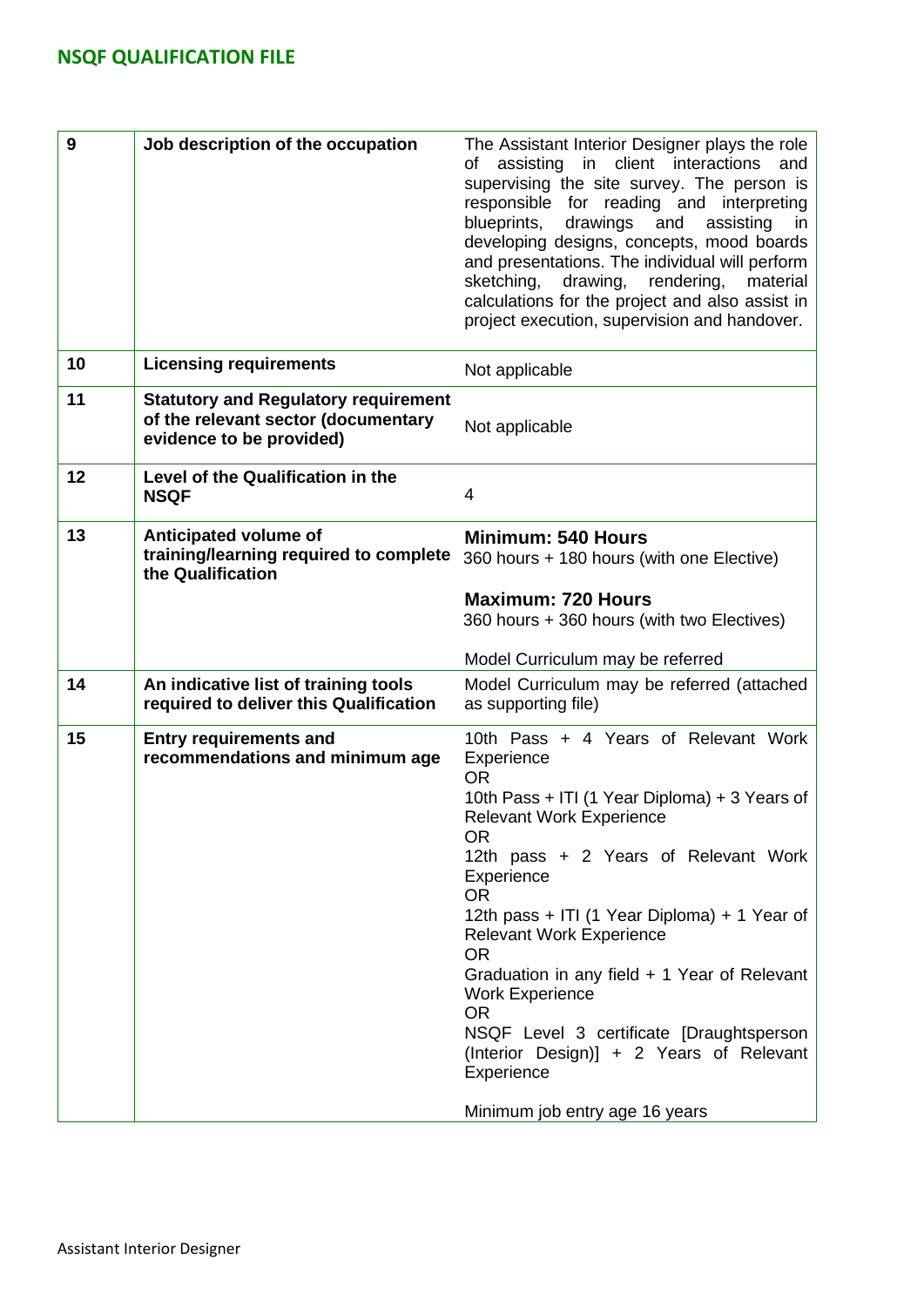| 16             | <b>Progression from the Qualification</b><br>(Please show Professional and                                         | Interior Designer- Level 5                                                                      |                |  |
|----------------|--------------------------------------------------------------------------------------------------------------------|-------------------------------------------------------------------------------------------------|----------------|--|
|                | academic progression)                                                                                              | The occupational map is attached as an<br>annexure which shows the professional<br>progression. |                |  |
| 17             | <b>Arrangements for the</b><br><b>Recognition of Prior Learning (RPL)</b>                                          | Yes                                                                                             |                |  |
| 18             | <b>International comparability</b><br>where known (research evidence to<br>be provided)                            | Not applicable                                                                                  |                |  |
| 19             | Date of a planned review of the<br><b>Qualification.</b>                                                           | 3 years post the date of NSQC approval                                                          |                |  |
| 20             | The formal structure of the Qualification Mandatory components                                                     |                                                                                                 |                |  |
|                | Title of component and<br>identification code/NOSs/ Learning<br>outcomes                                           | <b>Estimated size</b><br>(learning hours)                                                       | <b>Level</b>   |  |
| 1              | <b>Bridge Module-1</b>                                                                                             | 15                                                                                              | 4              |  |
| $\overline{2}$ | FFS/Q0210: Assist in client servicing<br>and<br>onsite<br>supervision<br>during<br>survey/recce                    | 75                                                                                              | 4              |  |
| 3              | FFS/0211: Assist in the development<br>of interior concepts and designs                                            | 75                                                                                              | 4              |  |
| 4              | FFS/0212: Assist in the execution and<br>monitoring of the interior design project                                 | 75                                                                                              | 4              |  |
| 5              | FFS/0213: Assist in the procurement<br>process and on-site installation                                            | 75                                                                                              | 4              |  |
| 6              | FFS/N8204: Work effectively with the<br>supervisors and co-workers involving<br>gender and PwD sensitive practices | 15                                                                                              | 4              |  |
| $\overline{7}$ | Undertake<br>FFS/N8206:<br>entrepreneurship<br>business<br>and<br>development activities                           | 15                                                                                              | 4              |  |
| 8              | FFS/N8207: Supervise health and<br>safety protocols for project designing at<br>the workplace                      | 15                                                                                              | $\overline{4}$ |  |
|                | Sub Total (A)                                                                                                      | 360                                                                                             |                |  |
|                | <b>Elective components</b>                                                                                         |                                                                                                 |                |  |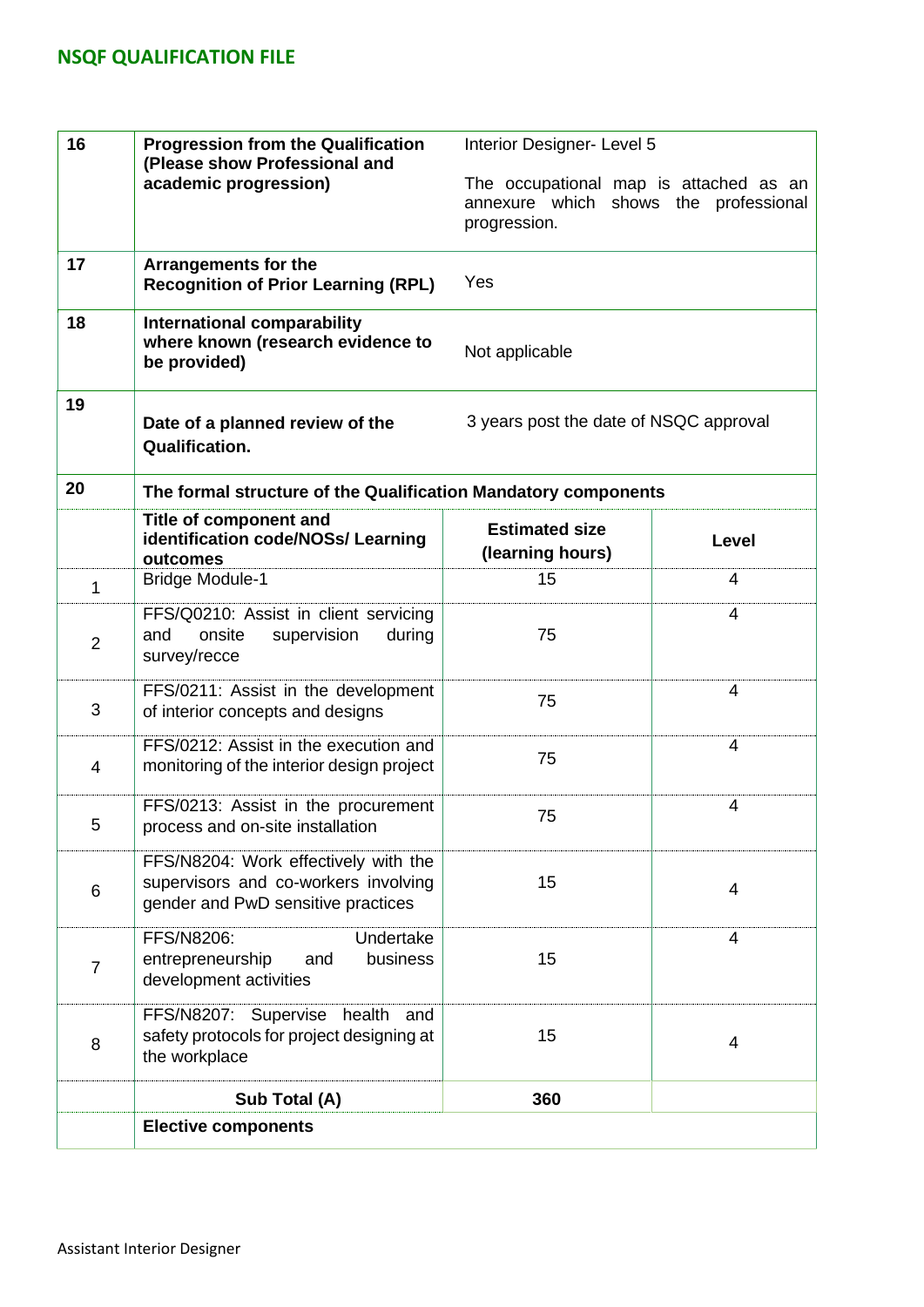|                | Title of component and<br>identification code/NOSs/ Learning<br>outcomes                                                                            | <b>Estimated size</b><br>(learning hours) | <b>Level</b>   |
|----------------|-----------------------------------------------------------------------------------------------------------------------------------------------------|-------------------------------------------|----------------|
| 1              | FFS/N0214: Assist in preparation and<br>execution<br>of<br>interior<br>design<br>concepts/plans for residence projects                              | 180                                       | 4              |
| $\overline{2}$ | FFS/N0215: Assist in preparation and<br>interior<br><b>of</b><br>execution<br>design<br>concepts/plans for Kitchen projects                         | 180                                       | 4              |
| 3              | FFS/N0216: Assist in preparation and<br>of<br>interior<br>execution<br>design<br>concepts/plans<br>commercial<br>for<br>projects                    | 180                                       | 4              |
| $\overline{4}$ | FFS/N0217: Assist in preparation and<br>execution<br>of<br>interior<br>design<br>concepts/plans for Hospitality projects                            | 180                                       | $\overline{4}$ |
| 5              | FFS/N0218: Assist in preparation and<br>execution<br><b>of</b><br>interior<br>design<br>Academic<br>concepts/plans<br>for<br>Institutions projects  | 180                                       | 4              |
| 6              | FFS/N0219: Assist in preparation and<br>of<br>interior<br>execution<br>design<br>concepts/plans for Retail Fitout and<br><b>Exhibition projects</b> | 180                                       | 4              |
|                | Sub Total (B)                                                                                                                                       | 1080                                      |                |

| Total (A+B) | <b>Minimum with one</b><br>Elective= 540 hours<br>$(360+180)$     |  |  |  |
|-------------|-------------------------------------------------------------------|--|--|--|
|             | <b>Maximum with two</b><br>Electives=720 hours<br>$(360+180+180)$ |  |  |  |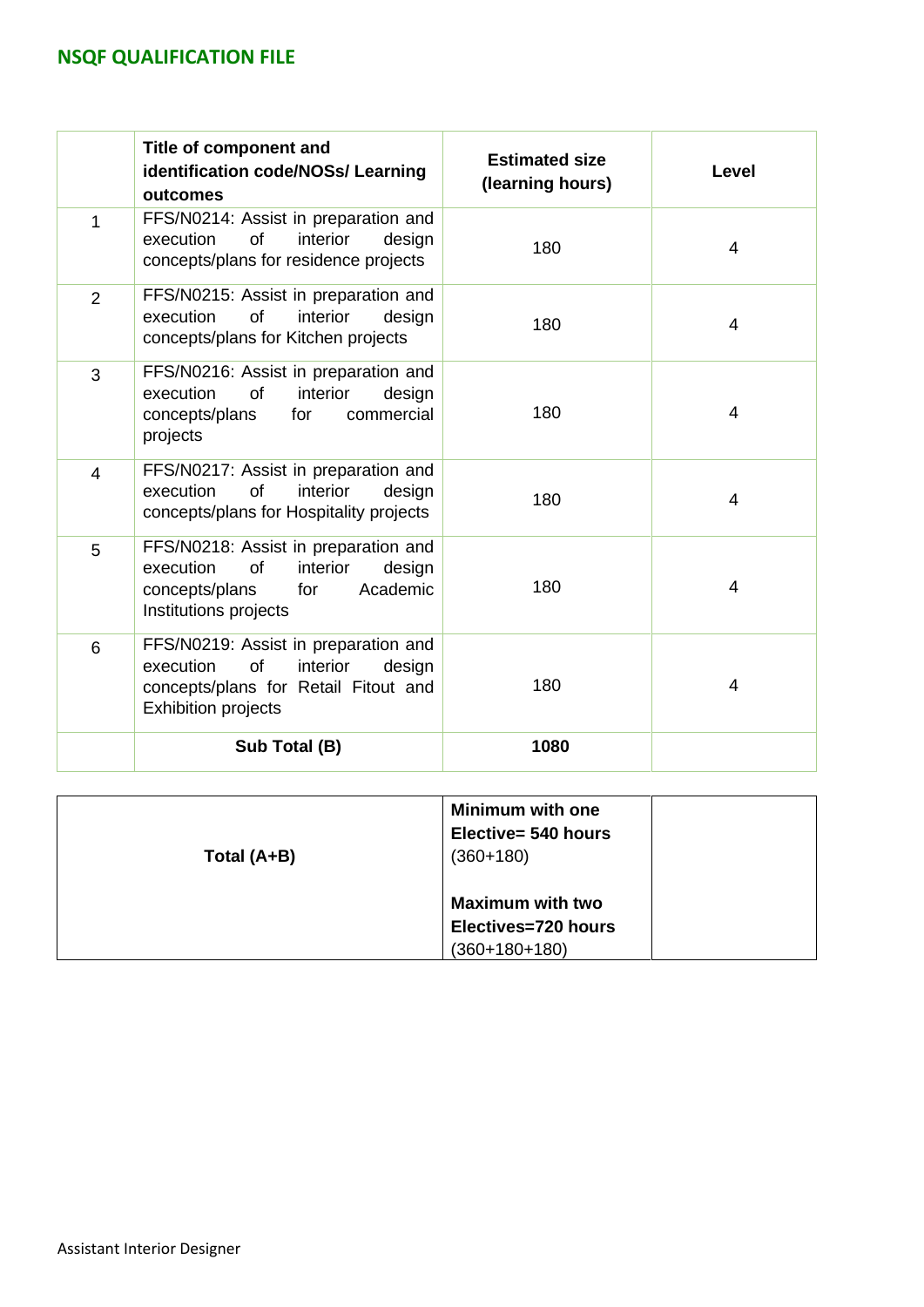### **SECTION 1 ASSESSMENT**

| 21 | Body/Bodies will carry out an assessment: The affiliated Assessment Bodies,<br>Industry Associations, and certified Master Assessors/Assessors can do the<br>assessment.                                                                                                                                                                                                                                                                                         |  |  |  |  |  |
|----|------------------------------------------------------------------------------------------------------------------------------------------------------------------------------------------------------------------------------------------------------------------------------------------------------------------------------------------------------------------------------------------------------------------------------------------------------------------|--|--|--|--|--|
| 22 | How will the RPL assessment be managed, and who will carry it out?<br>FFSC follows the guidelines of funding agencies for the RPL. Pradhan Mantri<br>Kaushal Vikas Yojna (PMKVY), Ministry of Skill Development & Entrepreneurship<br>and guidelines of Corporations under the Ministry of Social Justice and<br>Empowerment are followed to implement respective RPL programs.                                                                                  |  |  |  |  |  |
|    | The RPL will be based on the parameters and assessment criteria of the FFSC RPL<br>assessment process as mentioned in the approved Qualification.<br>The candidates with prior learning experience will be identified by FFSC/ affiliated<br>Training Partner/ Skill Ambassadors/ or any other authorized body. In addition, the<br>candidates will be identified by door-to-door mobilization/mobilization camps/ print<br>and social media advertisements etc. |  |  |  |  |  |
|    | The mobilized candidates will be counselled and oriented about the NSQF<br>framework. The existing competency will be mapped with the appropriate NSQF<br>level of the concerned job role for the assessment. The significant steps of RPL will<br>be:                                                                                                                                                                                                           |  |  |  |  |  |
|    | 1) Cluster mapping and identification of the suitable candidates<br>2) Mobilization, counselling, and pre-screening of the candidates<br>3) Candidate registration and batch creation<br>Conduct of RPL training program<br>4)                                                                                                                                                                                                                                   |  |  |  |  |  |
|    | Assessment after the training program by affiliated assessment agencies<br>5)<br>6) Evaluation of assessment result<br>7) Issuance of the NCVET certificate to the successful candidate                                                                                                                                                                                                                                                                          |  |  |  |  |  |
|    | FFSC will carry out RPL for both funded and paid RPL programs under various<br>categories according to the requirement. The categories of RPL which can be<br>executed are:                                                                                                                                                                                                                                                                                      |  |  |  |  |  |
|    | 1. RPL Type -1 (in camps/ centres)<br>2. RPL Type-2 (in Employer premise)<br>3. RPL Type-3 (On-demand)<br>4. RPL Type-4 (Best-in-class employers)<br>5. RPL Type-5 (Online RPL)                                                                                                                                                                                                                                                                                  |  |  |  |  |  |
|    |                                                                                                                                                                                                                                                                                                                                                                                                                                                                  |  |  |  |  |  |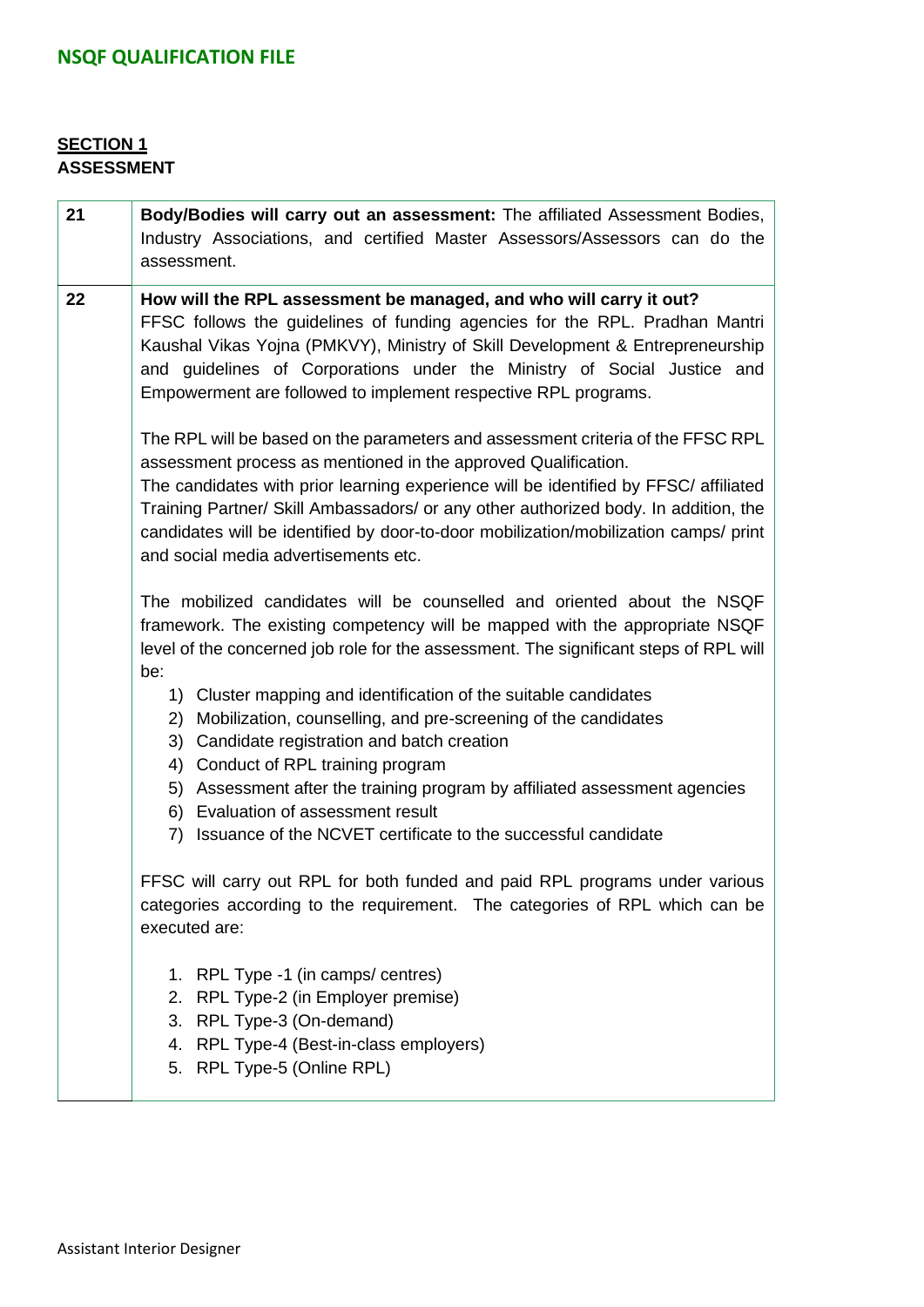| 23 | Describe the overall assessment strategy and specific arrangements which<br>have been put in place to ensure that assessment is always valid, reliable,<br>and fair and show that these are in line with the requirements of the NSQF.                                                                                                                                                             |
|----|----------------------------------------------------------------------------------------------------------------------------------------------------------------------------------------------------------------------------------------------------------------------------------------------------------------------------------------------------------------------------------------------------|
|    | Empaneled Assessment Agencies will do the assessment. These assessors would<br>be aligned to assess as per the laid down criteria. Only the TOA-certified Assessor<br>is eligible to conduct the assessment.                                                                                                                                                                                       |
|    | Assessment Agency would conduct assessment only at the training centers of<br>Training Partner or designated testing centers authorized by FFSC.                                                                                                                                                                                                                                                   |
|    | Each National Occupational Standard (NOS) has been assigned weightage. Therein<br>each Performance Criteria in the NOS has been given marks for theory/ practical/<br>project/viva based on relative importance and criticality of function.                                                                                                                                                       |
|    | This will facilitate the preparation of question bank/paper sets for the Qualification.<br>Each of these paper sets/question banks created by the Assessment Agency will be<br>validated by the industry subject matter experts of FFSC.                                                                                                                                                           |
|    | The following tools are proposed to be used for the final assessment:                                                                                                                                                                                                                                                                                                                              |
|    | i. Written Test: This will comprise Multiple-Choice Questions. An online system for<br>this will be preferred.                                                                                                                                                                                                                                                                                     |
|    | ii. <b>Practical Test:</b> This will comprise a test job/ assignment to be done as per the<br>briefing following appropriate working steps, using necessary tools, equipment, and<br>instruments.                                                                                                                                                                                                  |
|    | Through observation, it will be possible to ascertain the candidate's aptitude,<br>attention to detail, quality consciousness, etc. The Assessor will measure the end<br>product to gauge the level of his skill achievements.                                                                                                                                                                     |
|    | iii. Structured Interview/viva: This tool will be used to assess the conceptual<br>understanding and the behavioral aspects regarding the job role and the specific<br>task at hand.                                                                                                                                                                                                               |
|    | iv. Project Test:<br>During the training period, each trainee will be given a project to be developed within<br>a given time frame. The same project will be evaluated on the assessment date by<br>the Assessor.                                                                                                                                                                                  |
|    | For each Qualification, assessment criteria have been developed, which<br>describe the weightage for each NOS/Performance criteria (PC) and<br>assigned marks based on each NOS separately<br>The question bank will be developed by the subject matter experts to assess<br>the theoretical and practical knowledge.<br>The affiliated assessment agency will carry out the assessment process on |
|    | the date proposed after completing the training.                                                                                                                                                                                                                                                                                                                                                   |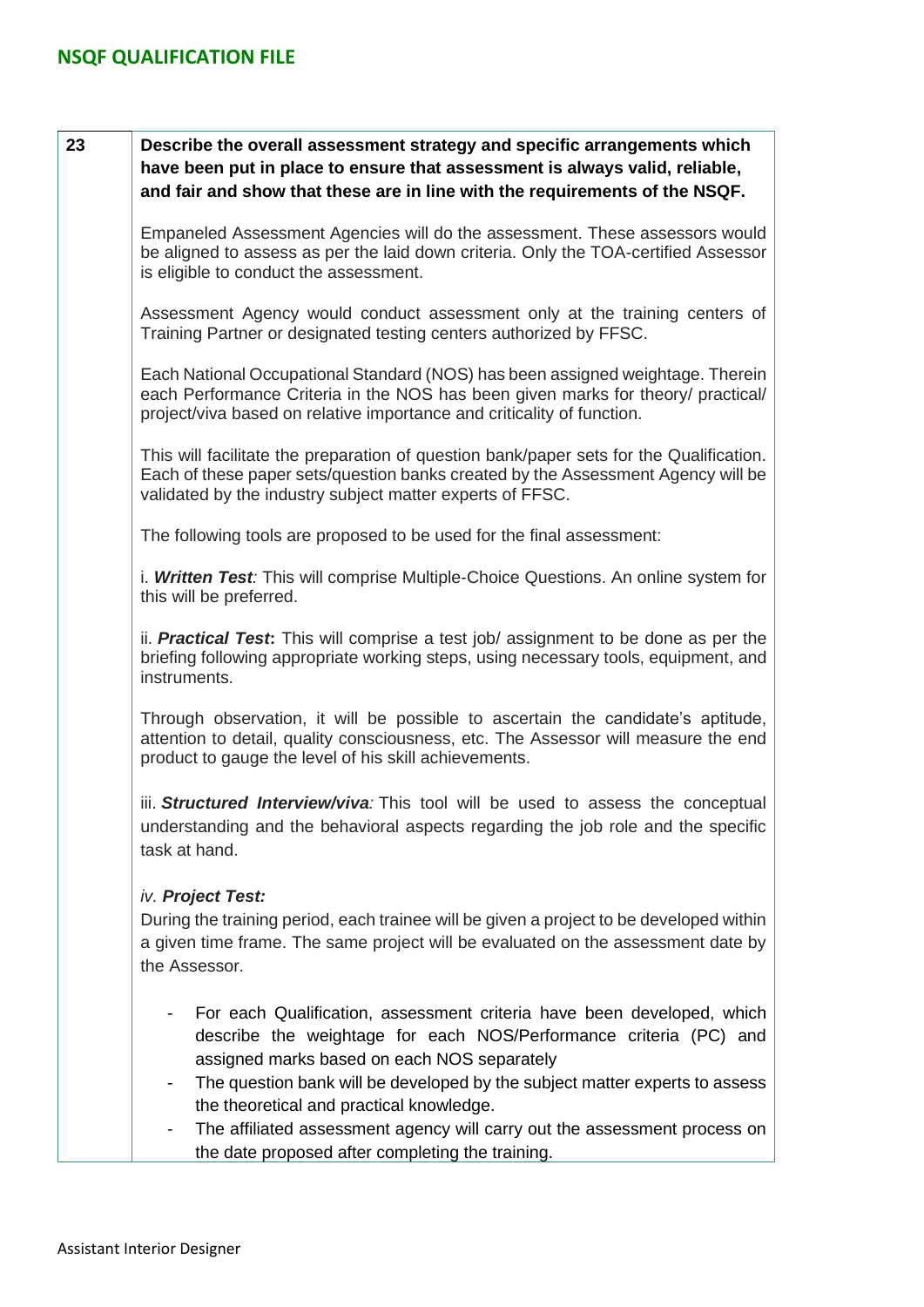| The result of the assessment will be shared by the assessment body to FFSC<br>$\sim$<br>for review and compliance; after that result will be processed, and certificates<br>will be generated.<br>Assessments shall be conducted in the regional languages in case of any<br>$\overline{\phantom{0}}$<br>specific requirement from the concerned Training Institutions.<br>For ensuring the impartial assessment, it will be ensured that the<br>$\blacksquare$<br>Assessment Agencies are not involved in any type of training delivery with<br>respect to this project. |
|---------------------------------------------------------------------------------------------------------------------------------------------------------------------------------------------------------------------------------------------------------------------------------------------------------------------------------------------------------------------------------------------------------------------------------------------------------------------------------------------------------------------------------------------------------------------------|
| The detailed guideline and strategy can be referred at:<br>Assessment Strategy (derived from Model curriculum)<br>$\blacksquare$<br>• Evaluation matrix for Assessment Agencies<br>• Criteria of empanelment of Assessment Agencies                                                                                                                                                                                                                                                                                                                                       |

#### **24. Assessment evidences**

.

Assessment Guidelines and Assessment Weightage

#### **Assessment Guidelines**

1. The Sector Skill Council will create criteria for assessment for each Qualification Pack. Each Element/ Performance Criteria (PC) will be assigned marks proportional to its importance in NOS. SSC will also lay down the proportion of marks for Theory and Skills Practical for each Element/ PC.

2. The assessment for the theory part will be based on the knowledge bank of questions created by the SSC.

3. Assessment will be conducted for all compulsory NOS, and where applicable, on the selected elective/option NOS/set of NOS.

4. Individual assessment agencies will create unique question papers for the theory part for each candidate at each examination/training centre (as per assessment criteria below).

5. Individual assessment agencies will create unique evaluations for skill practical for every student examination/ training centre based on these criteria.

6. To pass the Qualification Pack assessment, every trainee should score a minimum aggregate passing percentage of 70% for the QP and a minimum of 70% for each NOS.

7. In case of unsuccessful completion, the trainee may seek reassessment on the Qualification Pack.

#### **Minimum Aggregate Passing % at QP Level: 70**

(**Please note**: Every Trainee should score a minimum aggregate passing percentage as specified above to successfully clear the Qualification Pack assessment.)

#### **Minimum Passing % at NOS Level: 70**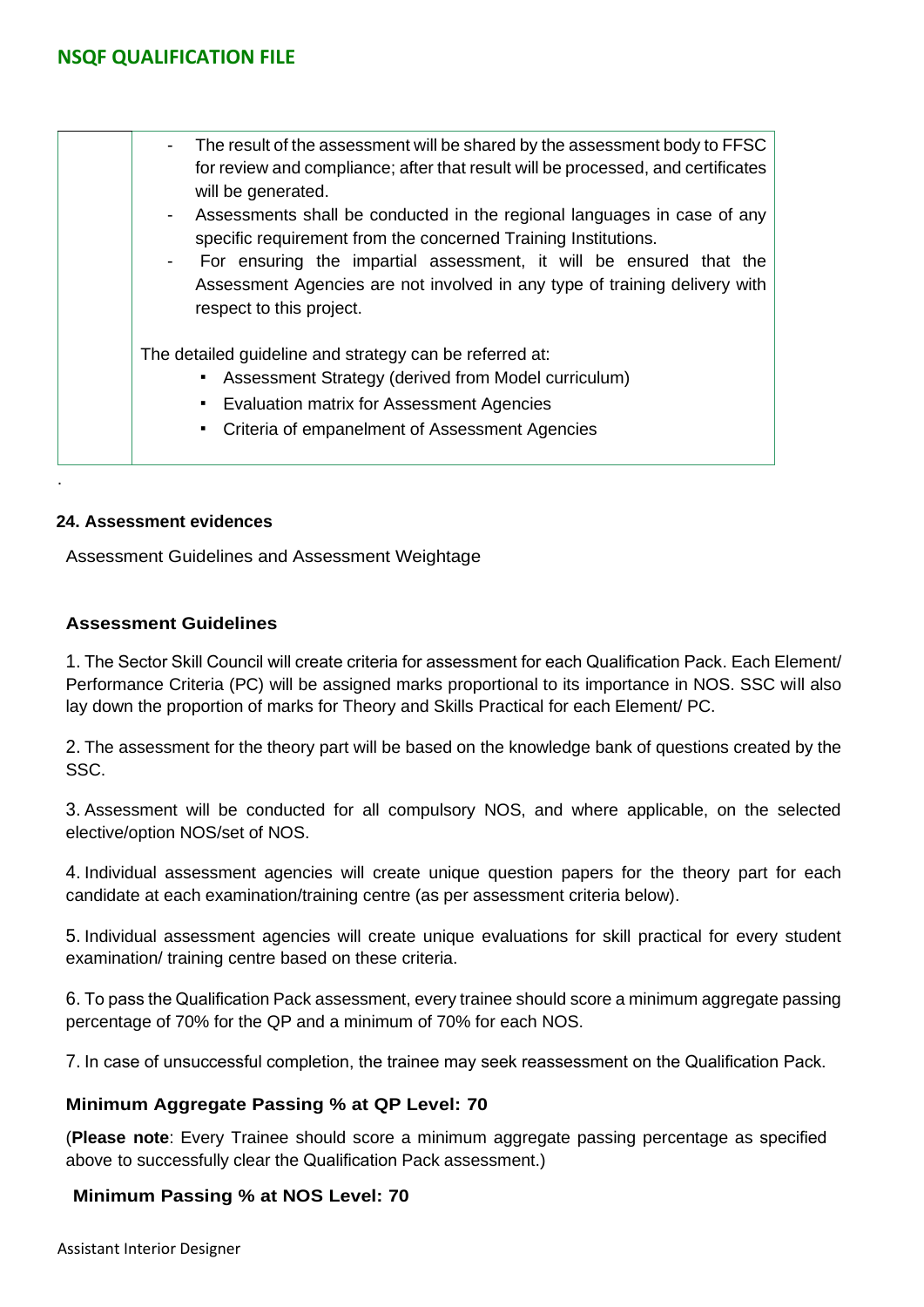(**Please note**: A Trainee must score the minimum percentage for each NOS separately as well as on the QP as a whole.)

#### **Assessment Criteria:**

### **FFS/N0210: Assist in client servicing and onsite supervision during survey/recce**

| <b>Assessment Criteria for Outcomes</b>                                                                                                       | <b>Theory</b><br><b>Marks</b> | <b>Practical</b><br><b>Marks</b> | Project<br><b>Marks</b> | <b>Viva</b><br><b>Marks</b> |
|-----------------------------------------------------------------------------------------------------------------------------------------------|-------------------------------|----------------------------------|-------------------------|-----------------------------|
| Assist in interpreting first-hand info from client                                                                                            | $\overline{7}$                | 16                               | 8                       | $\mathbf{2}$                |
| <b>PC1.</b> assist in identifying and assessing client<br>requirements in terms of needs, style or theme,<br>utilities, areas, services, etc. | $\overline{2}$                | 4                                | $\overline{2}$          | 1                           |
| <b>PC2.</b> assist in determining different types of<br>furniture and interior products based on client<br>interactions                       | $\overline{2}$                | 4                                | $\overline{2}$          | 1                           |
| <b>PC3.</b><br>assist<br>interpreting<br>the<br>site<br>in.<br>layouts/drawings and design references                                         | $\overline{2}$                | 4                                | $\overline{2}$          | 0                           |
| <b>PC4.</b> assist in maintaining and presenting the first-<br>hand information in an appropriate format                                      | 1                             | 4                                | $\overline{2}$          | 0                           |
| Conduct site survey for project designing                                                                                                     | 8                             | 20                               | 9                       | $\mathbf{2}$                |
| <b>PC5.</b> supervise the planning of tools, materials,<br>and equipment required for recce operation                                         | $\overline{2}$                | 4                                | $\overline{2}$          | 1                           |
| <b>PC6.</b> assist the supervisor and manage teams<br>during the onsite recce/survey                                                          | 1                             | 4                                | 1                       | 0                           |
| PC7. analyze the worksite for health and safety<br>conditions based on space plan and highlight the<br>differences, if any                    | $\overline{2}$                | 4                                | $\overline{2}$          | $\pmb{0}$                   |
| <b>PC8.</b> interpret the technicality of Mechanical,<br>Electrical, and Plumbing (MEP) at the worksite                                       | $\overline{2}$                | 4                                | $\overline{2}$          | 1                           |
| <b>PC9.</b> interpret the scope of work at the worksite<br>based on client requirements                                                       | 1                             | 4                                | $\overline{2}$          | $\mathbf 0$                 |
| <b>Supervise measurements and markings</b><br>activities at the worksite                                                                      | 5                             | 16                               | 6                       | 1                           |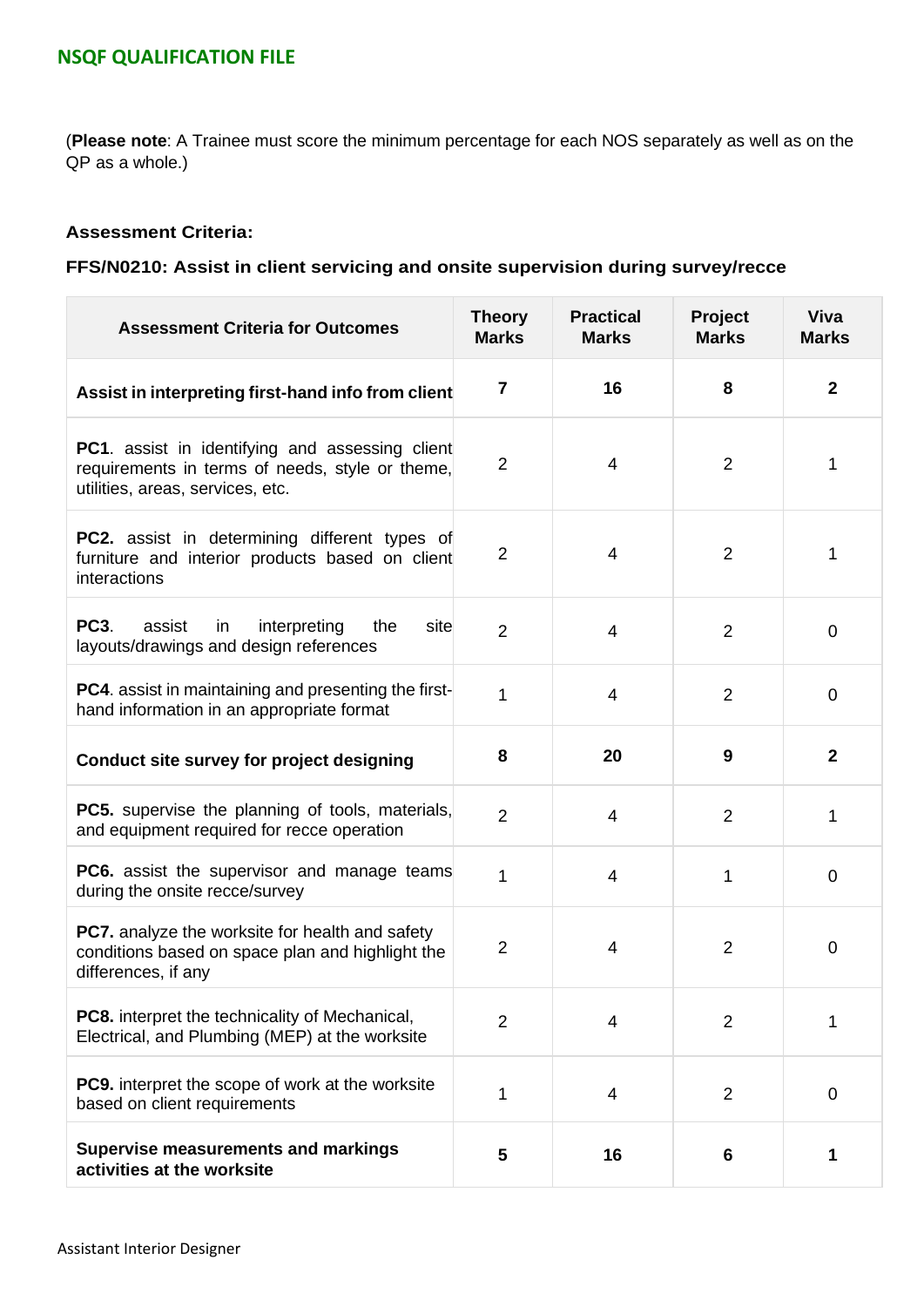| <b>PC10.</b> ensure appropriate planning for the site<br>measurement and marking processes |    |    |    |  |
|--------------------------------------------------------------------------------------------|----|----|----|--|
| <b>PC11.</b> monitor the measurement and marking<br>activities at the worksite             |    |    |    |  |
| <b>PC12.</b> ensure timely preparation and submission<br>of the recce report               |    |    |    |  |
| <b>PC13.</b> valid the recce report based on-site<br>measurements and space plan           | 2  |    | 2  |  |
| <b>NOS Total</b>                                                                           | 20 | 52 | 23 |  |

## **FFS/N0211: Assist in the development of interior concepts and designs**

| <b>Assessment Criteria for Outcomes</b>                                                                                             | <b>Theory</b><br><b>Marks</b> | <b>Practical</b><br><b>Marks</b> | Project<br><b>Marks</b> | <b>Viva</b><br><b>Marks</b> |
|-------------------------------------------------------------------------------------------------------------------------------------|-------------------------------|----------------------------------|-------------------------|-----------------------------|
| Assist in design deliberation, research and<br>record-keeping                                                                       | 5                             | 12                               | $\mathbf{0}$            | $\bf{0}$                    |
| <b>PC1.</b> assist in defining the Tentative Scope of<br>Work (TSOW) as per site recce and client<br>requirement                    | $\overline{2}$                | 4                                | $\overline{0}$          | $\mathbf 0$                 |
| <b>PC2.</b> assist in evaluating design trends, styles,<br>new products, materials, etc. as per client<br>requirements              | 1                             | $\overline{4}$                   | $\overline{0}$          | $\mathbf 0$                 |
| <b>PC3.</b> maintain and use the product and material<br>catalogues for the design development process                              | 1                             | $\overline{0}$                   | $\overline{0}$          | $\overline{0}$              |
| <b>PC4.</b><br>prepare and maintain the required<br>documents for the project like Project files,<br>Minutes of Meeting (MOM), etc. | 1                             | $\overline{4}$                   | $\Omega$                | $\mathbf 0$                 |
| Assist in project planning & budgeting as per<br><b>Final Scope of Work</b>                                                         | 4                             | 14                               | 8                       | $\overline{2}$              |
| PC5. assist in determining project timelines in<br>terms of designing and team availability                                         | 1                             | 3                                | $\overline{2}$          | 1                           |
| <b>PC6.</b> assess the team requirements for the project<br>execution purposes                                                      | 1                             | 3                                | 2                       | $\Omega$                    |
| <b>PC7.</b> participate in the project budgeting and<br>timeline discussions with the supervisor                                    | 1                             | 4                                | $\overline{2}$          | $\mathbf 0$                 |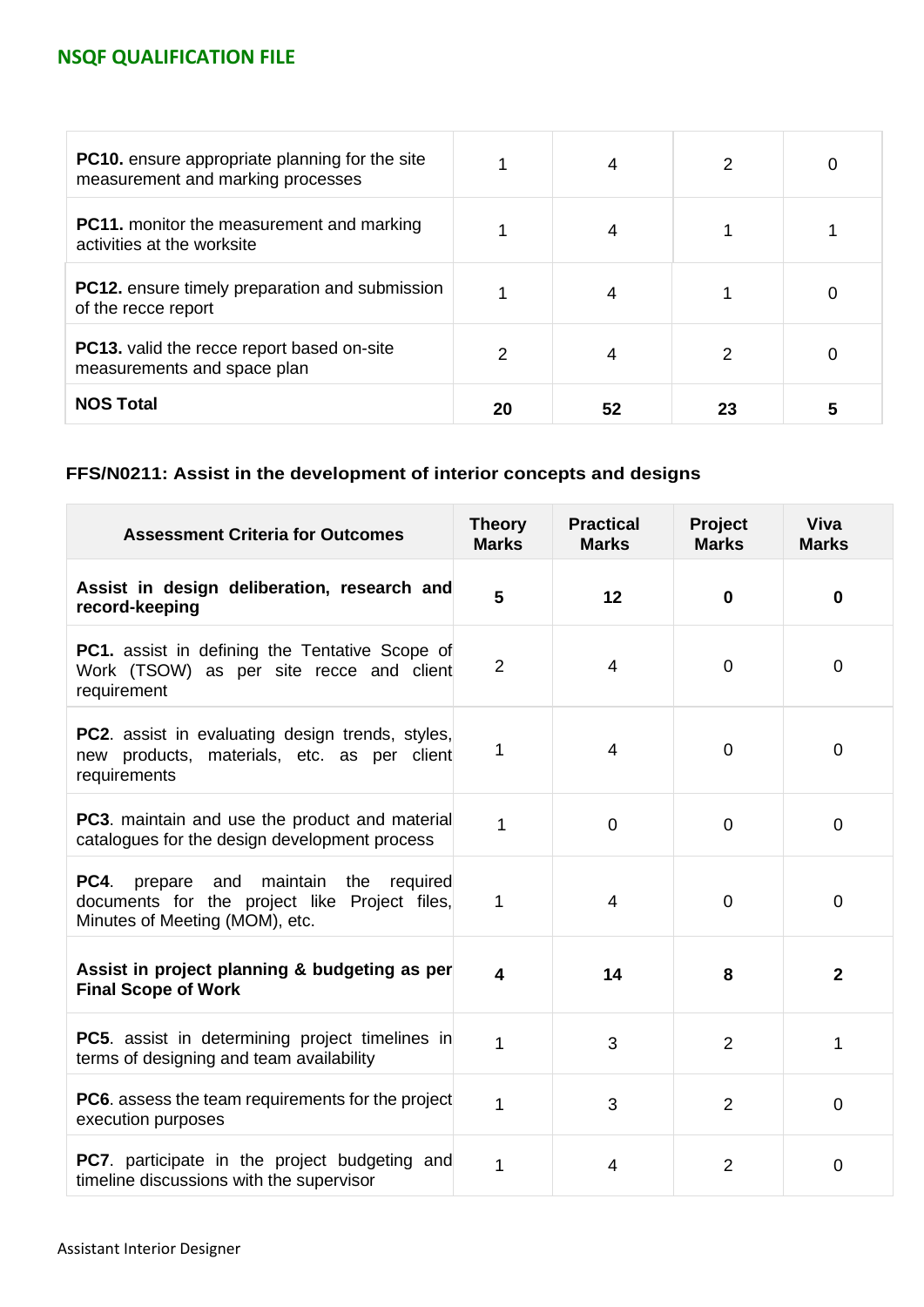| <b>PC8.</b> assist in preparing documents like Final<br>Scope of Work (FSOW), Material Sheet, Detailed<br>Design Instructions for project planning<br>in<br>consultation with the supervisor | 1  | 4              | $\overline{2}$ | 1        |
|----------------------------------------------------------------------------------------------------------------------------------------------------------------------------------------------|----|----------------|----------------|----------|
| Develop interior design drafts, mood boards<br>and models for as per proposed Interior<br><b>Design options</b>                                                                              | 6  | 34             | 12             | 3        |
| <b>PC9.</b> develop 3D models and renders using<br>appropriate Computer-Aided Design<br>(CAD)<br>software                                                                                    | 1  | 8              | 4              | 1        |
| <b>PC10.</b> supervise the design drafting and sketching<br>based on client specifications                                                                                                   | 1  | 4              | $\Omega$       | $\Omega$ |
| <b>PC11.</b> design mood boards as per client<br>preference and brief                                                                                                                        | 1  | 8              | 4              | 1        |
| <b>PC12.</b> create miniatures models of the products as<br>required                                                                                                                         | 1  | 4              | $\overline{0}$ | 0        |
| <b>PC13.</b> prepare project presentation for client<br>discussion<br>including<br>proposed<br>concepts,<br>finishes, etc. based<br>client's<br>materials,<br>on<br>requirement              | 1  | 8              | 4              | 1        |
| <b>PC14.</b> propose the possible alternatives with the<br>supervisor and incorporate the changes as per<br>client/project team's feedback                                                   | 1  | $\overline{2}$ | $\Omega$       | $\Omega$ |
| <b>NOS Total</b>                                                                                                                                                                             | 15 | 60             | 20             | 5        |

## **FFS/N0212: Assist in execution and monitoring of the interior design project**

| <b>Assessment Criteria for Outcomes</b>                                                             | Theory<br><b>Marks</b> | <b>Practical</b><br><b>Marks</b> | <b>Project</b><br><b>Marks</b> | Viva<br><b>Marks</b> |
|-----------------------------------------------------------------------------------------------------|------------------------|----------------------------------|--------------------------------|----------------------|
| Manage the teams under direct or indirect<br>reporting                                              | 6                      | 5                                |                                |                      |
| <b>PC1.</b> delegate tasks and responsibilities to the<br>respective team members and coordinate    | $\mathcal{P}$          | $\mathcal{P}$                    |                                | 0                    |
| <b>PC2.</b> instruct the team members on the project<br>timeline and targets for the assigned tasks | 2                      | 2                                |                                |                      |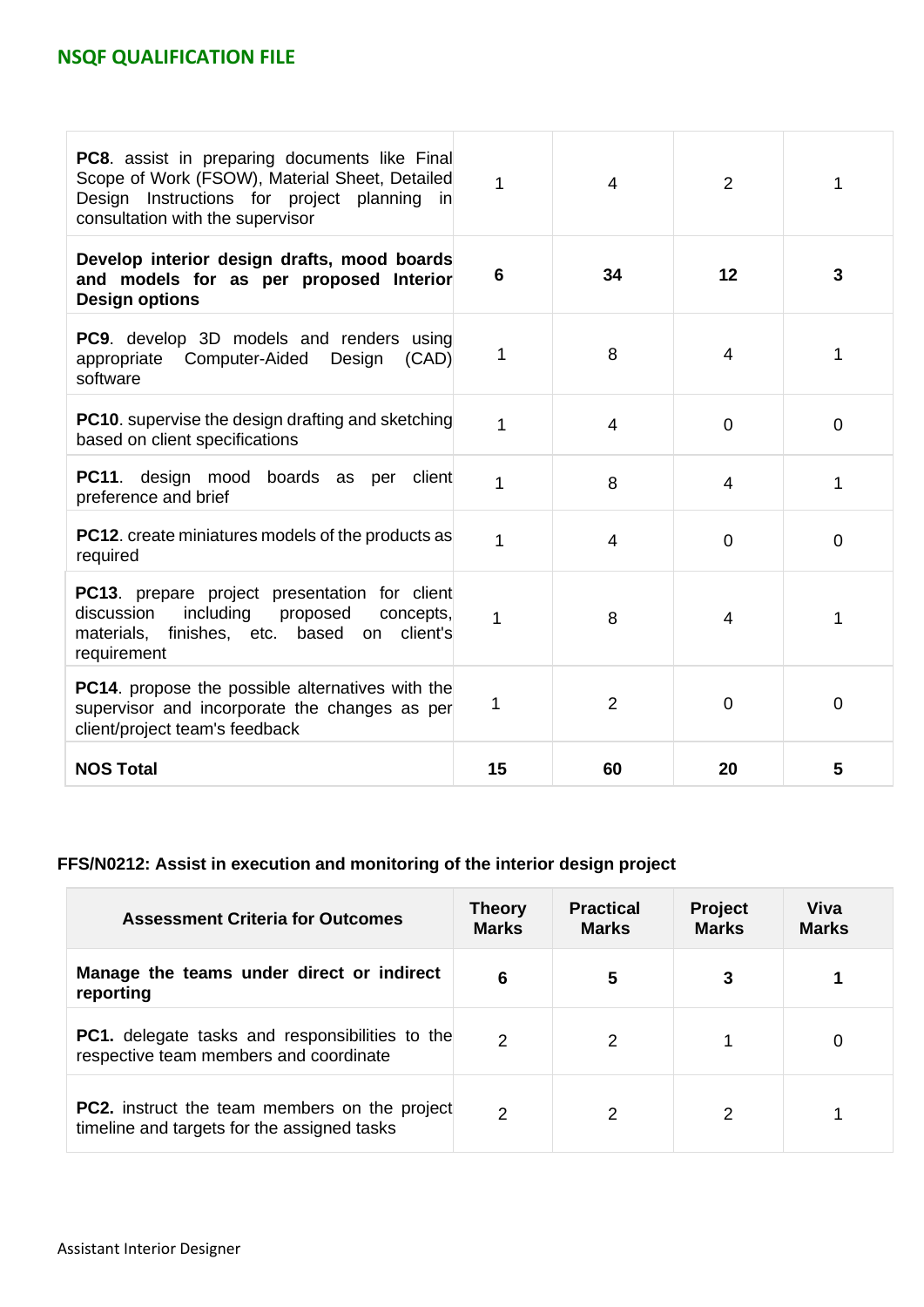| <b>PC3.</b> monitor the performance of the teams and<br>improvise as required                                                                                                                                  | $\overline{2}$ | 1              | $\overline{0}$ | $\overline{0}$ |
|----------------------------------------------------------------------------------------------------------------------------------------------------------------------------------------------------------------|----------------|----------------|----------------|----------------|
| Prepare detailed design specifications as per<br>approved designs                                                                                                                                              | 8              | 30             | 8              | $\mathbf{2}$   |
| PC4. analyze and interpret worksite layouts like<br>electrical, plumbing, Reflected Ceiling Plan (RCP),<br>flooring, etc. for the design project                                                               | $\overline{2}$ | 8              | 2              | 1              |
| <b>PC5.</b> prepare the Approved for Construction (AFC)<br>drawings based on design integrations of MEP<br>consultant drawings                                                                                 | $\overline{2}$ | 8              | $\overline{2}$ | 1              |
| <b>PC6.</b> validate the drafts prepared by the drafting<br>teams or external agencies                                                                                                                         | $\overline{2}$ | 6              | 2              | $\overline{0}$ |
| <b>PC7.</b> ensure incorporation of changes in the<br>drawings/designs and timely approvals                                                                                                                    | $\overline{2}$ | 8              | 2              | $\Omega$       |
| Assist in the selection of materials and<br>finishes                                                                                                                                                           | 6              | 20             | 9              | $\overline{2}$ |
| <b>PC8.</b> assist in sorting and selection of all the<br>required materials like Tiles/ Marbles, Wallpapers,<br>Paints, Glass, Light, Plaster of Paris (POP),<br>Sanitary, Curtains, etc. with the supervisor | $\overline{2}$ | 8              | 4              | 1              |
| <b>PC9.</b> assist in the selection of furniture type,<br>artifacts, fabrics, rugs, surface finish, etc. as per<br>the client approved mood board/color palettes                                               | $\overline{2}$ | 8              | $\overline{4}$ | $\mathbf{1}$   |
| PC10. ensure client signoff on the approved<br>details and preparation of all the requisite                                                                                                                    | $\overline{2}$ | $\overline{4}$ | 1              | $\overline{0}$ |
| <b>NOS Total</b>                                                                                                                                                                                               | 20             | 55             | 20             | 5              |

### **FFS/N0213: Assist in the procurement process and on-site installation**

| <b>Assessment Criteria for Outcomes</b>                                                 | <b>Theory</b><br><b>Marks</b> | <b>Practical</b><br><b>Marks</b> | <b>Project</b><br><b>Marks</b> | Viva<br><b>Marks</b> |
|-----------------------------------------------------------------------------------------|-------------------------------|----------------------------------|--------------------------------|----------------------|
| Assist in preparation of procurement details<br>and procurement of approved material    | 14                            | 25                               |                                | 2                    |
| <b>PC1.</b> optimize and estimate material requirement<br>as per assigned scope of work | 3                             |                                  |                                |                      |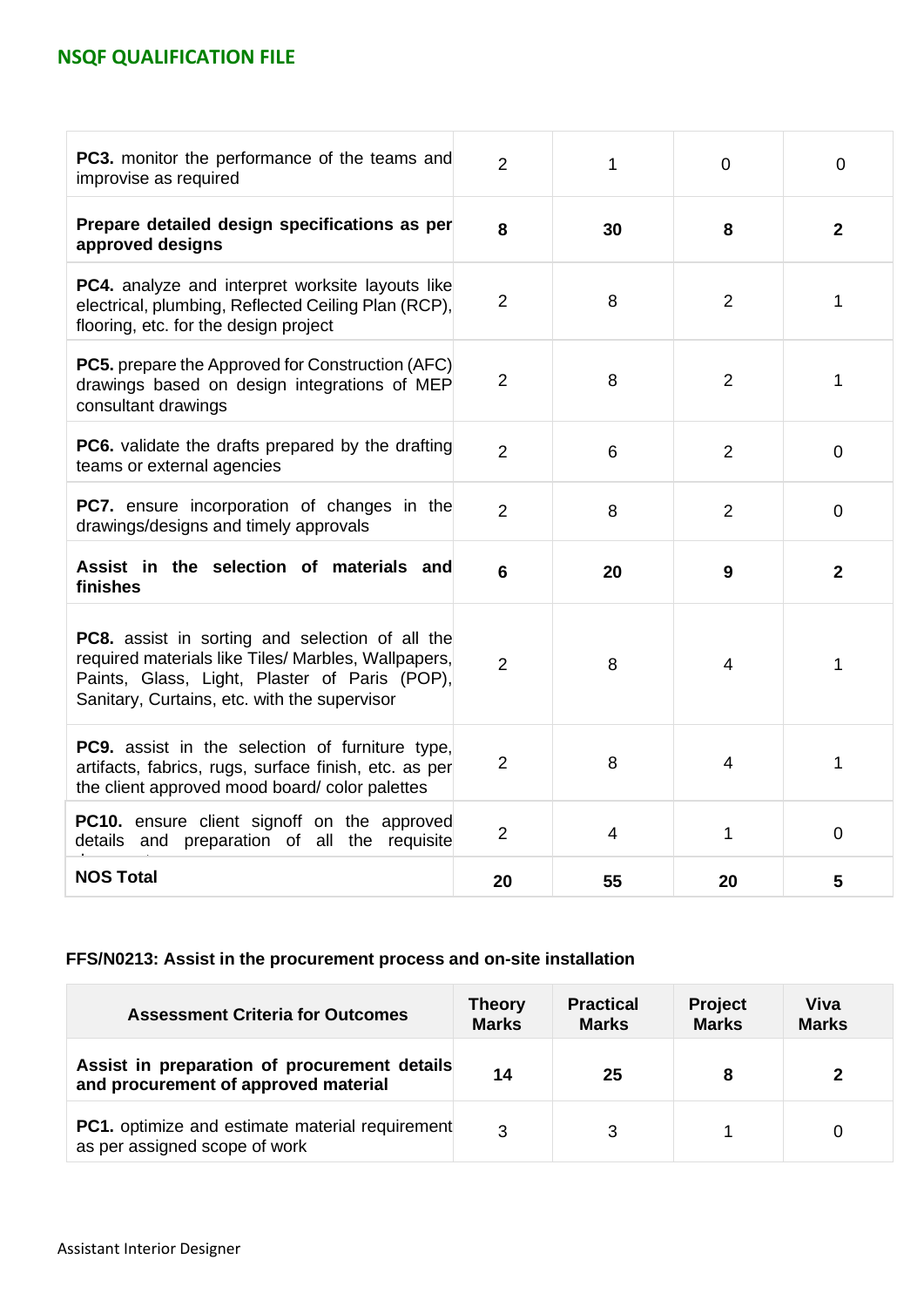| <b>PC2.</b> prepare the necessary documents for<br>materials procurement like Bill Of Quantity (BOQ),<br>Fittings & Equipment (FF&E),<br>Furniture<br>specification sheet, tender documents, etc. | 3              | 6  | $\overline{2}$ | 1              |
|---------------------------------------------------------------------------------------------------------------------------------------------------------------------------------------------------|----------------|----|----------------|----------------|
| <b>PC3.</b> check and approve the product drawings and<br>quotations received from various vendors                                                                                                | 3              | 6  | 2              | 1              |
| <b>PC4.</b> assist in the inspection of procurement<br>orders                                                                                                                                     | 3              | 6  | 2              | $\mathbf 0$    |
| <b>PC5.</b> ensure exchange of relevant information with<br>the internal teams and external agencies                                                                                              | $\overline{2}$ | 4  | 1              | $\overline{0}$ |
| Assist in monitoring onsite coordination,<br>installation and client handover                                                                                                                     | 13             | 23 | 12             | 3              |
| <b>PC6.</b> assist in conducting worksite visits with client<br>supervisor and incorporate<br>and<br>suggested                                                                                    | $\overline{2}$ | 6  | 4              | 1              |
| <b>PC7.</b> monitor on-site assembly and installation<br>process and perform regular intrinsic quality<br>checks                                                                                  | $\overline{4}$ | 8  | 4              | 1              |
| <b>PC8.</b> suggest corrective actions in case of<br>deviations from the approved drawings/concepts<br>or suggested improvisations                                                                | 3              | 3  | 2              | $\mathbf 0$    |
| <b>PC9.</b> assist in the preparation of the completion<br>report and client handover as per instructions                                                                                         | 4              | 6  | $\overline{2}$ | 1              |
| <b>NOS Total</b>                                                                                                                                                                                  | 27             | 48 | 20             | 5              |

**FFS/N8204: Work effectively with the supervisors and co-workers involving gender and PwD sensitive practices**

| <b>Assessment Criteria for Outcomes</b>                                                                                     | <b>Theory</b><br><b>Marks</b> | <b>Practical</b><br><b>Marks</b> | <b>Project</b><br><b>Marks</b> | Viva<br><b>Marks</b> |
|-----------------------------------------------------------------------------------------------------------------------------|-------------------------------|----------------------------------|--------------------------------|----------------------|
| Interaction with supervisors                                                                                                |                               | 5                                | 12                             | 0                    |
| <b>PC1.</b> seek assistance and clarifications from<br>supervisor or any such appropriate authority as<br>and when required | 0                             |                                  | 2                              | 0                    |
| <b>PC2.</b> interpret instructions clearly from superiors<br>and respond effectively on the same                            | 0                             |                                  | 2                              | 0                    |
| <b>PC3.</b> engage in decision making by providing<br>relevant facts and figures                                            | 0                             | 1                                | 2                              | 0                    |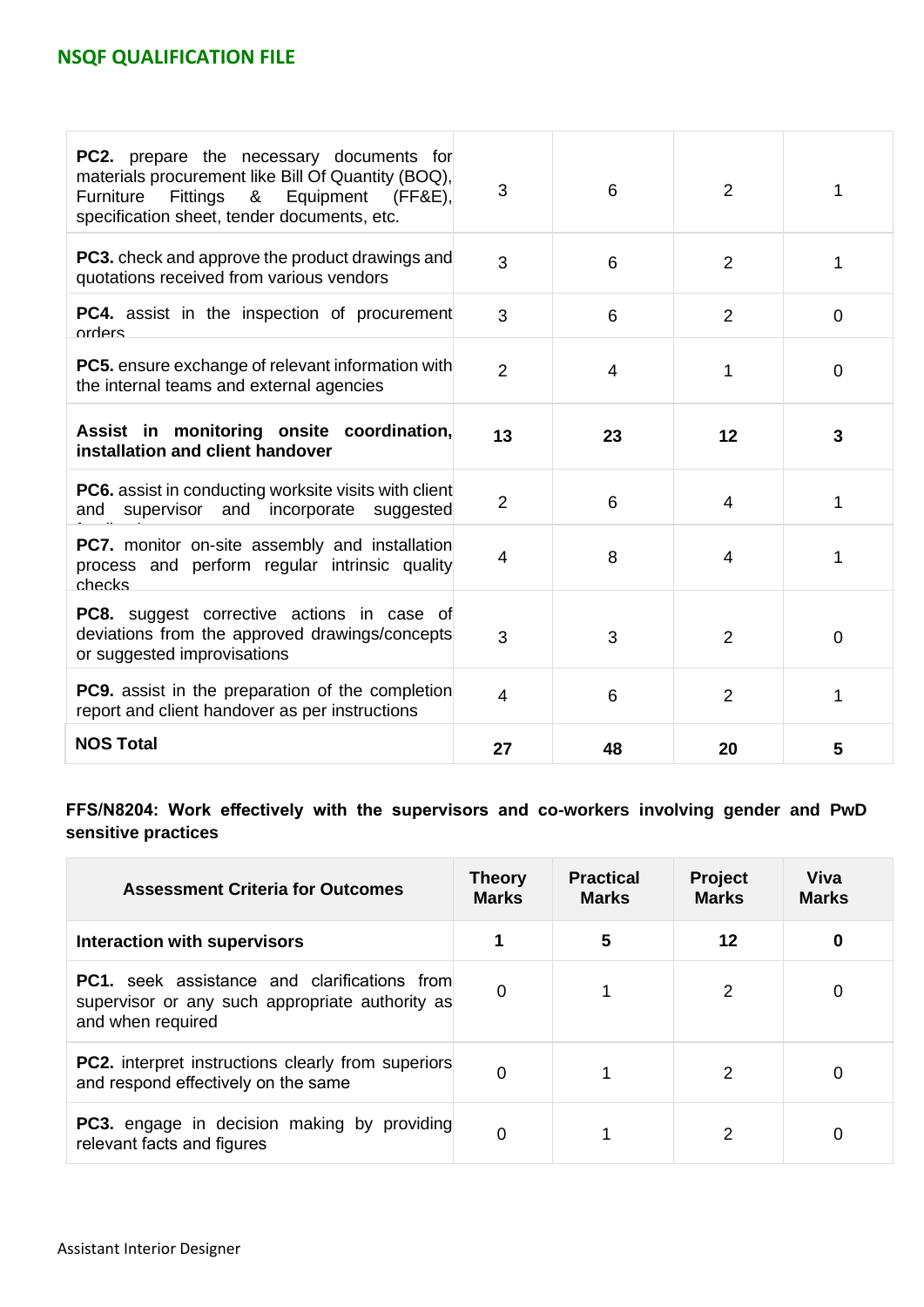| <b>PC4.</b> achieve productivity and quality of work as<br>per the company procedure                                                                        | 1              |                | $\overline{2}$ | $\overline{0}$ |
|-------------------------------------------------------------------------------------------------------------------------------------------------------------|----------------|----------------|----------------|----------------|
| PC5. follow escalation matrix in case of any<br>grievance and report any unresolved problem to<br>the supervisor immediately                                | $\overline{0}$ | 1              | $\overline{2}$ | $\mathbf 0$    |
| <b>PC6.</b> document the completed work schedule in<br>the desired format and handover to the supervisor                                                    | $\mathbf 0$    | 1              | $\overline{2}$ | $\mathbf 0$    |
| <b>Communicate effectively with co-workers</b>                                                                                                              | $\mathbf{2}$   | $\overline{7}$ | 14             | $\mathbf{2}$   |
| PC7. coordinate and cooperate with colleagues to<br>achieve work objectives                                                                                 | 1              | 1              | 2              | 0              |
| <b>PC8.</b><br>communicate<br>members/<br>to<br>team<br>subordinates for appropriate work technique and<br>method                                           | $\mathbf 0$    | 1              | $\overline{2}$ | $\mathbf 0$    |
| <b>PC9.</b> communicate with co-workers clearly,<br>concisely, and at a pace and in a manner that<br>helps them to understand                               | $\mathbf 0$    | 1              | $\overline{2}$ | 1              |
| <b>PC10.</b> maintain the etiquette, use polite language,<br>demonstrate<br>responsible<br>disciplined<br>and<br>behaviors to the colleagues                | 1              | 1              | $\overline{2}$ | 1              |
| <b>PC11.</b> pass on essential information to colleagues<br>in line with organizational requirements                                                        | 1              | 1              | $\overline{2}$ | $\mathbf 0$    |
| <b>PC12.</b> take the necessary initiatives to resolve the<br>issues while working in team                                                                  | 0              | 1              | $\overline{2}$ | $\overline{0}$ |
| <b>PC13.</b> prioritize team and organization goals<br>above personal goals                                                                                 | $\overline{0}$ | 1              | $\overline{2}$ | $\mathbf 0$    |
| Follow gender and PwD sensitive practices at<br>the worksite                                                                                                | 10             | 13             | 26             | 8              |
| <b>PC14.</b> ensure a conducive environment for all the<br>genders at the worksite                                                                          | 1              | 1              | $\overline{2}$ | $\mathbf 0$    |
| <b>PC15.</b> ensure gender<br>neutral practices are<br>followed at the worksite                                                                             | 1              | 1              | $\overline{2}$ | 1              |
| <b>PC16.</b> communicate with everyone without any<br>personal bias based on gender, disability, caste,<br>religion, color, sexual orientation, and culture | 0              | 1              | $\overline{2}$ | $\mathbf 0$    |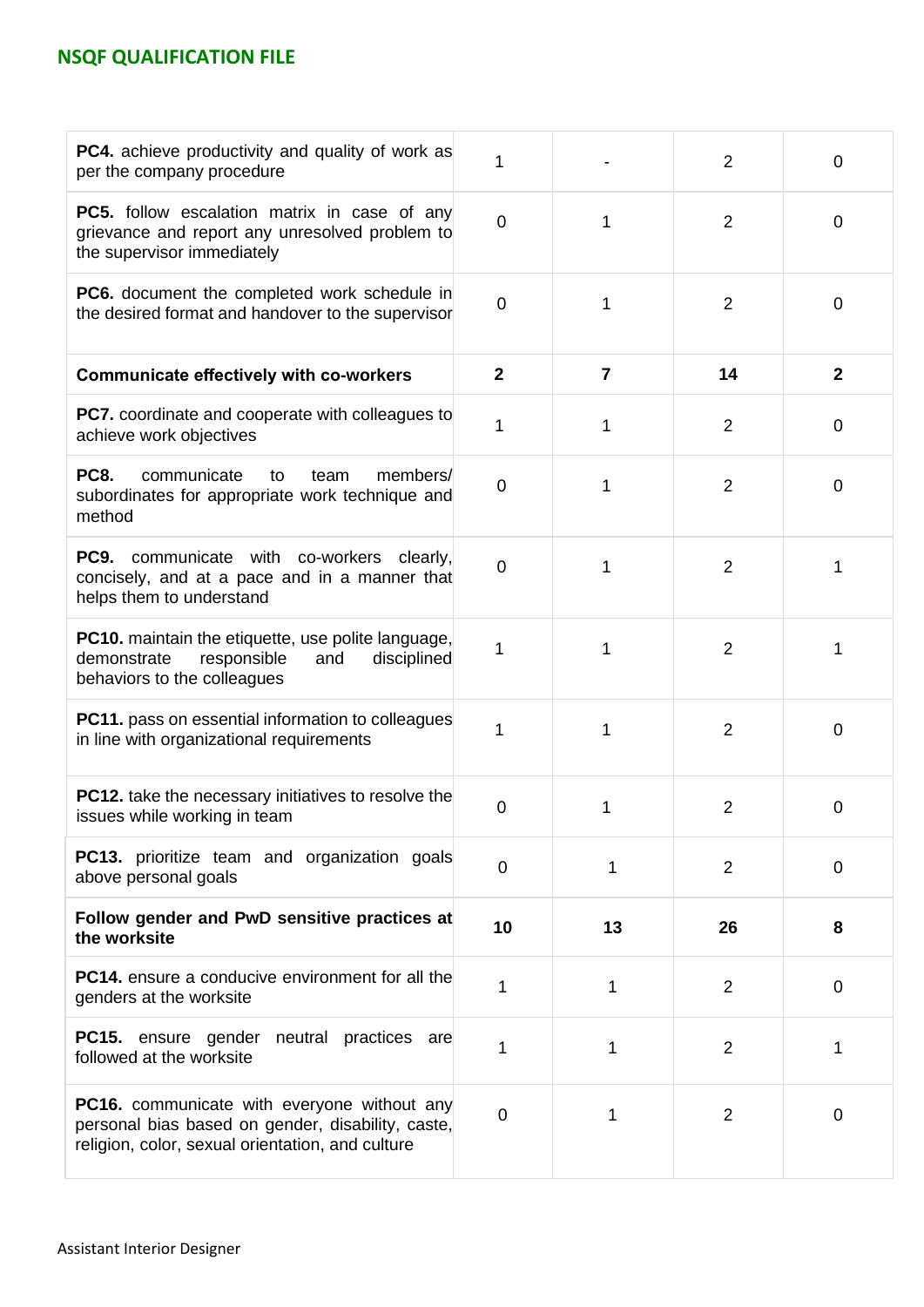| PC17. ensure equal participation of the people<br>across different genders in the process                                                           |                | 1  | $\overline{2}$ | 1           |
|-----------------------------------------------------------------------------------------------------------------------------------------------------|----------------|----|----------------|-------------|
| <b>PC18.</b> treat women equally across both the<br>horizontal as well as vertical segregation of roles<br>in the workplace                         | 1              | 1  | $\overline{2}$ | $\mathbf 0$ |
| <b>PC19.</b> report incidents of any harassment and<br>discrimination to the appropriate authority                                                  | 1              | 1  | $\overline{2}$ | 1           |
| <b>PC20.</b> practice appropriate verbal and non-verbal<br>communication while interaction with persons with<br>disability (PwD)                    | $\overline{0}$ | 1  | $\overline{2}$ | 1           |
| <b>PC21.</b> adapt communication styles and behavior<br>that are in line with the organization's policies for<br>people with disabilities           | 1              | 1  | $\overline{2}$ | $\mathbf 0$ |
| <b>PC22.</b> assist colleagues with disability in a manner<br>without causing any damage to their self-respect                                      | $\overline{0}$ | 1  | $\overline{2}$ | 0           |
| <b>PC23.</b><br>encourage appropriate behavior and<br>conduct with people across genders and PwD                                                    | 1              | 1  | $\overline{2}$ | 1           |
| <b>PC24.</b> identify relevant medical and infra support<br>requirements for PwD.                                                                   | 1              | 1  | $\overline{2}$ | 1           |
| <b>PC25.</b> ensure to adhere with the guidelines laid in<br>Sexual Harassment of Women at Workplace<br>(Prevention, Prohibition and Redressal) Act | 1              | 1  | $\overline{2}$ | 1           |
| <b>PC26.</b> the right way to use the laws, acts, and<br>provisions defined for PwD by the statutory bodies                                         | 1              | 1  | $\overline{2}$ | 1           |
| <b>NOS Total</b>                                                                                                                                    | 13             | 25 | 52             | 10          |

### **FFS/N8206: Undertake entrepreneurship and business development activities**

| <b>Assessment Criteria for Outcomes</b>                              | <b>Theory</b> | <b>Practical</b> | <b>Project</b> | Viva         |
|----------------------------------------------------------------------|---------------|------------------|----------------|--------------|
|                                                                      | <b>Marks</b>  | <b>Marks</b>     | <b>Marks</b>   | <b>Marks</b> |
| Understand entrepreneurial and<br>business<br>development activities | 10            | 14               | 32             | $\bf{0}$     |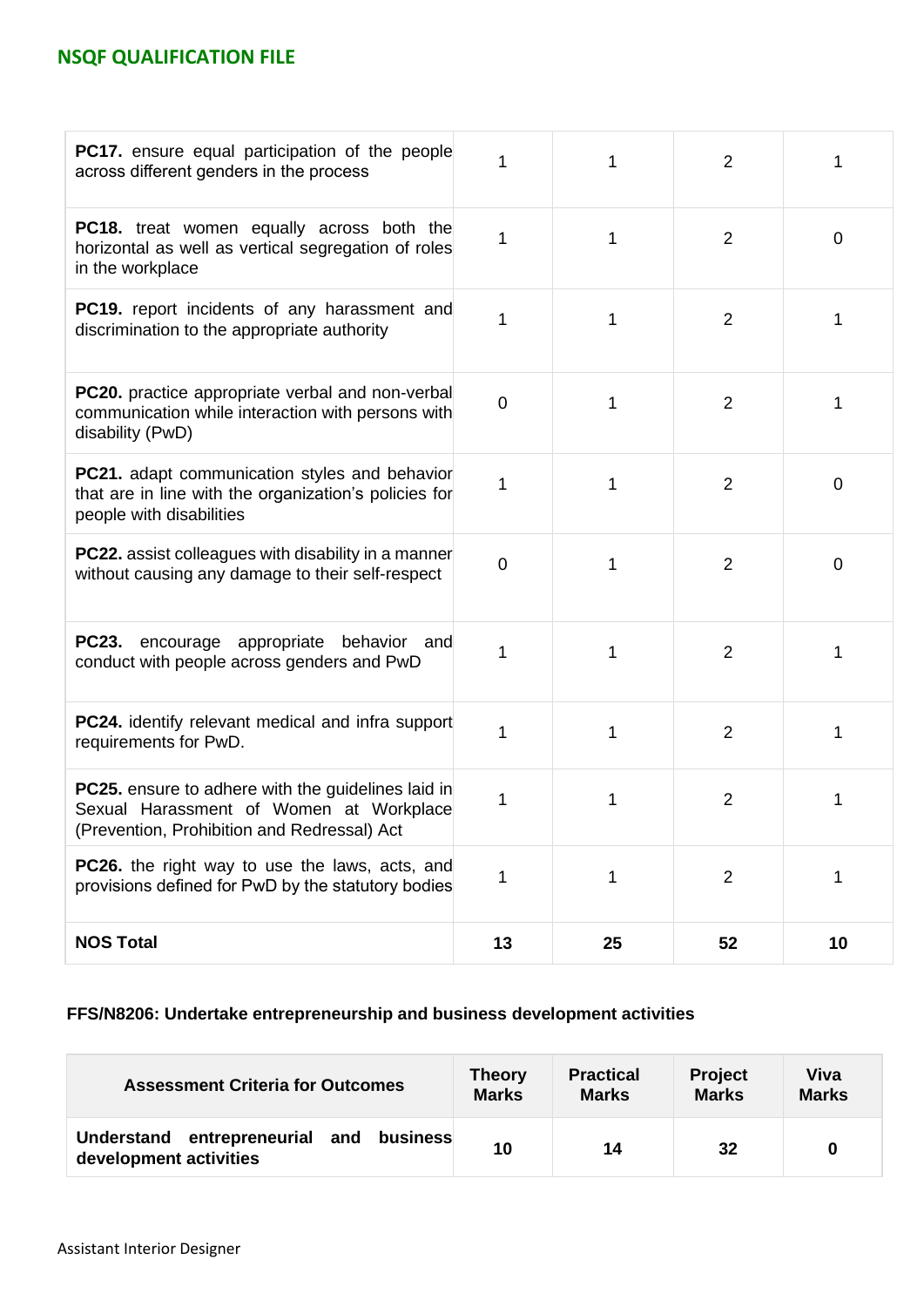| <b>PC1.</b> identify the target customers and assess<br>their needs and expectations concerning the<br>quality and price of the products/ services                                    | 0              | 2              | 4              | 0              |
|---------------------------------------------------------------------------------------------------------------------------------------------------------------------------------------|----------------|----------------|----------------|----------------|
| identify various types<br><b>PC2.</b><br>of furniture<br>entrepreneurship/ business opportunities                                                                                     | $\overline{2}$ | $\overline{2}$ | 4              | 0              |
| <b>PC3.</b> ensure compliance with the government<br>structural reforms and framework along with the<br>applicable rules and regulations while setting up<br>the enterprise/ business | $\overline{2}$ | $\overline{2}$ | 4              | 0              |
| <b>PC4.</b> undertake competition analysis to assess the<br>market condition of a products/ services                                                                                  | $\overline{2}$ | $\overline{0}$ | 4              | $\overline{0}$ |
| <b>PC5.</b> conduct a risk assessment and identify<br>opportunities for scaling up the business                                                                                       | $\overline{2}$ | $\overline{2}$ | $\overline{4}$ | 0              |
| <b>PC6.</b> develop a resource plan for the business and<br>estimate costs for the same                                                                                               | 0              | $\overline{2}$ | 4              | $\Omega$       |
| PC7. identify avenues for relevant skills and<br>knowledge development for oneself in preparation<br>for entrepreneurial activity                                                     | $\overline{2}$ | $\overline{2}$ | 4              | 0              |
| PC8. identify personnel who can assist in<br>supporting business development, by providing<br>guidance and feedback                                                                   | 0              | $\overline{2}$ | 4              | 0              |
| Understand digital aspects of a business                                                                                                                                              | 6              | $\overline{2}$ | 12             | $\mathbf 0$    |
| PC9. identify and select the suitable digital<br>technologies for project implementation and<br>promotions                                                                            | $\overline{2}$ | 0              | 4              | 0              |
| different<br><b>PC10.</b><br>analyze<br>the<br>e-commerce<br>available<br>opportunities<br>for<br>product/service<br>promotions                                                       | $\overline{2}$ | $\overline{0}$ | 4              | 0              |
| <b>PC11.</b> ensure effective utilization of social media<br>platforms for promotions and marketing of the<br>product/service                                                         | $\overline{2}$ | $\overline{2}$ | 4              | $\mathbf 0$    |
| Understand the financial aspects of a<br><b>business</b>                                                                                                                              | 4              | 4              | 16             | $\bf{0}$       |
| <b>PC12.</b><br>implement<br>processes<br>that<br>help<br>in<br>minimizing costs and maximizing profits                                                                               | $\overline{2}$ | $\mathbf 0$    | 4              | 0              |
| <b>PC13.</b> set a pricing strategy for the product/service<br>based on the value of the product and modify<br>pricing as and when required                                           | $\overline{2}$ | 0              | 4              | 0              |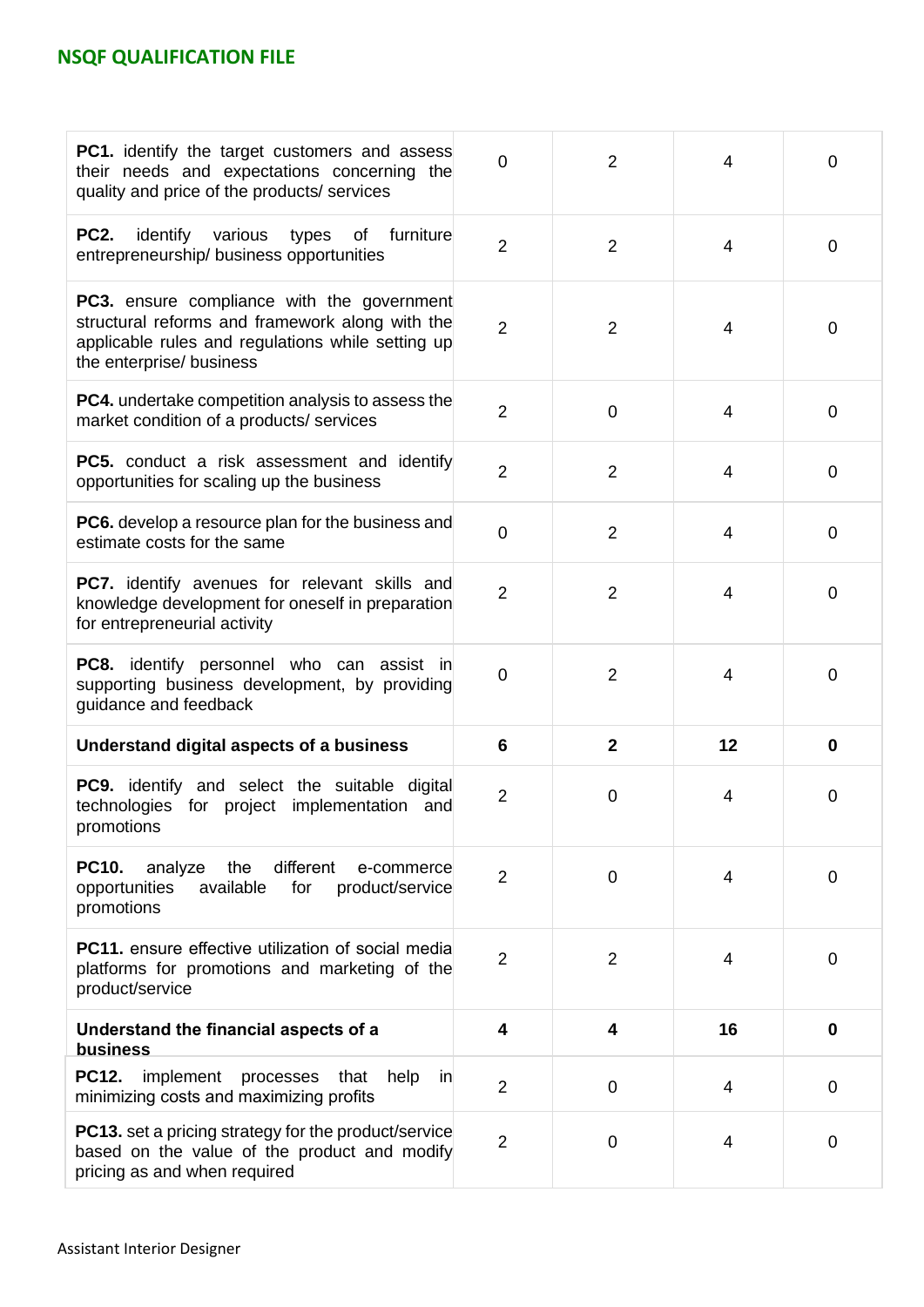| <b>PC14.</b> prepare a basic business plan for the<br>furniture entrepreneurship/ business activities           |    |    |    |  |
|-----------------------------------------------------------------------------------------------------------------|----|----|----|--|
| <b>PC15.</b> identify appropriate sources of funding for<br>the furniture entrepreneurship/ business activities |    |    |    |  |
| <b>NOS Total</b>                                                                                                | 20 | 20 | 60 |  |

## **FFS/N8207: Supervise health and safety protocols for project designing at the workplace**

| <b>Assessment Criteria for Outcomes</b>                                                                                                                                                                                              | <b>Theory</b><br><b>Marks</b> | <b>Practical</b><br><b>Marks</b> | Project<br><b>Marks</b> | <b>Viva</b><br><b>Marks</b> |
|--------------------------------------------------------------------------------------------------------------------------------------------------------------------------------------------------------------------------------------|-------------------------------|----------------------------------|-------------------------|-----------------------------|
| Manage health and safety protocols at the<br>workplace                                                                                                                                                                               | 5                             | 26                               | 16                      | 0                           |
| <b>PC1.</b> comply with health and personal hygiene-<br>related protocols                                                                                                                                                            | 1                             | 3                                | $\overline{2}$          | 0                           |
| <b>PC2.</b> coordinate with other designers to identify<br>possible hazards within project designing during<br>construction and subsequent maintenance                                                                               | 0                             | 4                                | $\overline{2}$          | 0                           |
| <b>PC3.</b> analyze the existing health and safety plan<br>or safety line                                                                                                                                                            | $\overline{0}$                | 4                                | $\overline{2}$          | $\mathbf 0$                 |
| <b>PC4.</b> identify and report poor organizational<br>practices concerning hygiene, food handling,<br>cleaning                                                                                                                      | 1                             | 3                                | $\overline{2}$          | 0                           |
| <b>PC5.</b><br>appropriate<br>personal<br>use<br>protective<br>equipment compatible with the work and compliant<br>with relevant Occupational Health and Safety<br>(OHS) guidelines: masks, safety glasses, safety<br>footwear, etc. | 1                             | 3                                | $\overline{2}$          | 0                           |
| <b>PC6.</b> plan, manage, and monitor the health and<br>safety in the execution<br>phase concerning<br>designing                                                                                                                     | 1                             | 3                                | $\overline{2}$          | $\mathbf 0$                 |
| <b>PC7.</b> wear clean clothes as per the dress code of<br>the worksite                                                                                                                                                              | 0                             | 3                                | $\overline{2}$          | 0                           |
| <b>PC8.</b> wash hands regularly using suggested<br>material such as soap, one-use disposable tissue,<br>warm water, etc.                                                                                                            | 1                             | 3                                | $\overline{2}$          | 0                           |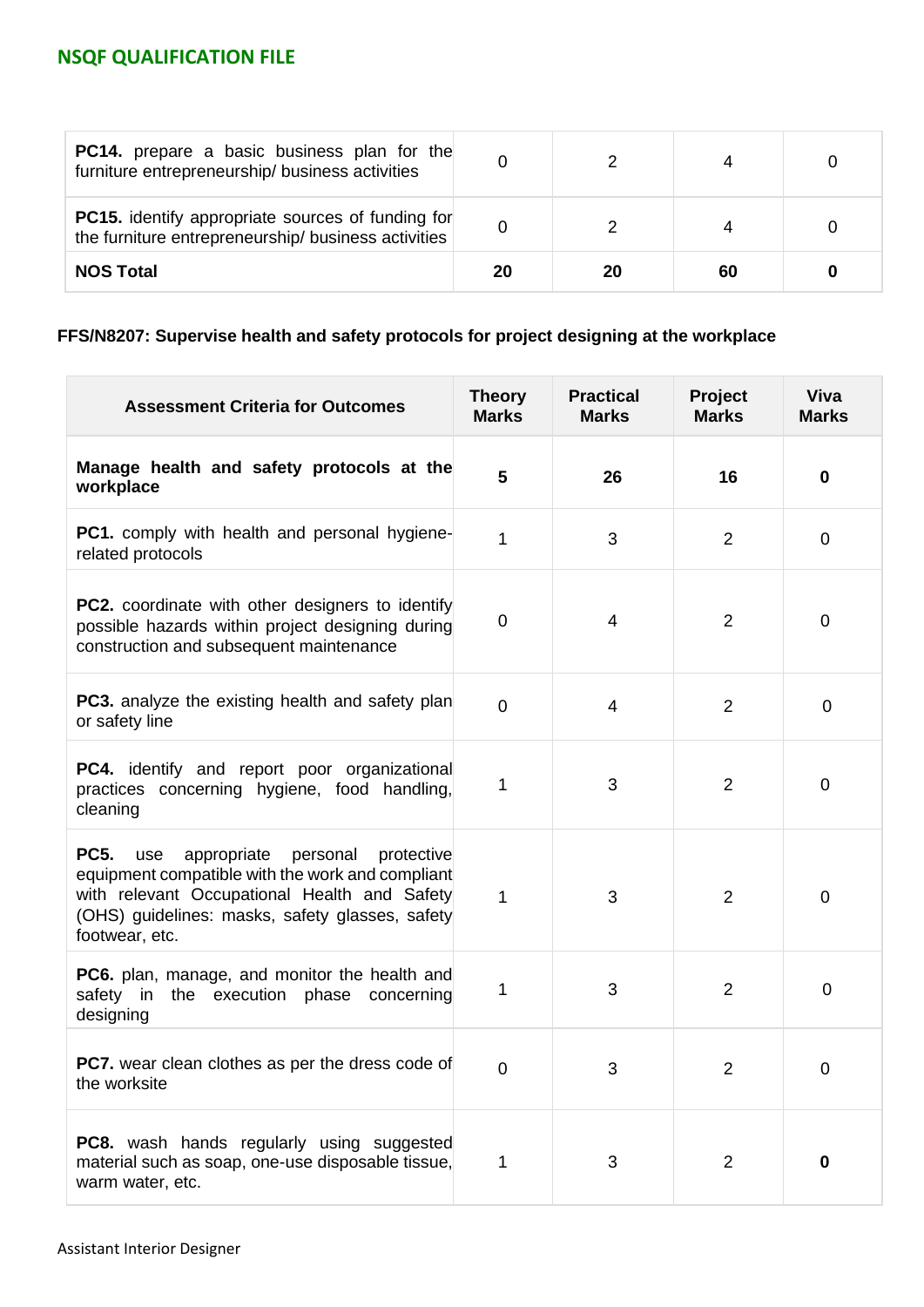| <b>Precautionary</b><br>deal<br>with<br>measures<br>to<br>emergencies                                                     | 4           | 20 | 6  | 0           |
|---------------------------------------------------------------------------------------------------------------------------|-------------|----|----|-------------|
| PC9. use emergency equipment in accordance<br>manufacturers'<br>specifications<br>with<br>as<br>per<br>requirement        | 0           | 4  | 1  | 0           |
| <b>PC10.</b><br>follow<br>emergency<br>and<br>evacuation<br>procedures in case of accidents, fires, natural<br>calamities | 1           | 4  | 1  | 0           |
| <b>PC11.</b> respond promptly and appropriately to an<br>accident situation or medical emergency                          | $\Omega$    | 3  | 1  | 0           |
| <b>PC12.</b> undertake first aid activities in case of an<br>accident, if required and asked to do so                     | 1           | 3  | 1  | $\mathbf 0$ |
| <b>PC13.</b> communicate necessary control measures<br>to concerned team members                                          | 1           | 3  | 1  | 0           |
| <b>PC14.</b> ensure that safety instructions applicable to<br>the work place are being followed                           | 1           | 3  | 1  | 0           |
| <b>Ensure material conservation and optimization</b><br>of resources                                                      | 3           | 15 | 5  | $\bf{0}$    |
| PC15. plan out the process in project designing to<br>ensure optimal material utilization                                 | 1           | 3  | 1  | 0           |
| PC16. collect information on the pattern of<br>electricity and fuel consumption                                           | 0           | 3  | 1  | 0           |
| <b>PC17.</b> identify possibilities of using renewable<br>energy and environment-friendly fuels in project<br>designs     | 1           | 3  | 1  | $\mathbf 0$ |
| PC18. plan the implementation of energy-efficient<br>systems in a phased manner                                           | $\mathbf 0$ | 3  | 1  | $\mathbf 0$ |
| PC19. plan and utilize the reusable<br>materials and wastage in the designing<br>process                                  | 1           | 3  | 1  | $\mathbf 0$ |
| <b>NOS Total</b>                                                                                                          | 12          | 61 | 27 | 0           |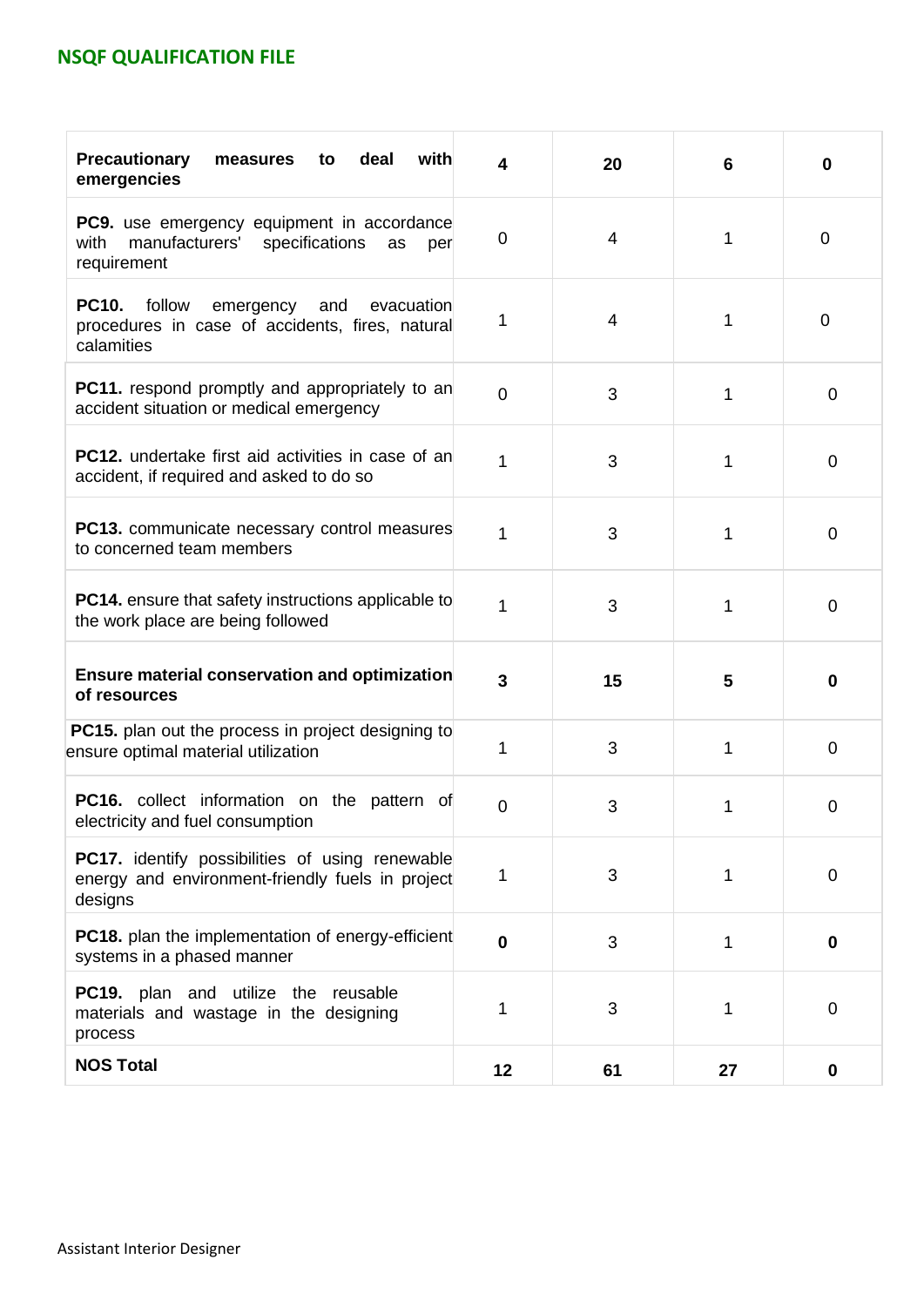### **FFS/N0214: Assist in preparation and execution of interior design concepts/plans for residence projects**

| <b>Assessment Criteria for Outcomes</b>                                                                                 | <b>Theory</b><br><b>Marks</b> | <b>Practical</b><br><b>Marks</b> | Project<br><b>Marks</b> | <b>Viva</b><br><b>Marks</b> |
|-------------------------------------------------------------------------------------------------------------------------|-------------------------------|----------------------------------|-------------------------|-----------------------------|
| client<br><b>Assist</b><br>in<br>servicing<br>and<br>onsite<br>supervision during survey/recce of residence<br>projects | $\mathbf{2}$                  | 12                               | 12                      | $\bf{0}$                    |
| <b>PC1.</b> Assist in interpreting first-hand information<br>from the client                                            | 1                             | 4                                | 4                       | $\mathbf 0$                 |
| <b>PC2.</b> Conduct site survey for project designing<br>purposes                                                       | $\mathbf 0$                   | 4                                | 4                       | $\mathbf 0$                 |
| <b>PC3.</b> Supervise measurements and markings<br>activities at the worksite                                           | 1                             | 4                                | 4                       | $\mathbf 0$                 |
| Assist in the development of interior concepts<br>and designs for residence projects                                    | 3                             | 18                               | 11                      | $\bf{0}$                    |
| <b>PC4.</b> Assist in design deliberation, research and<br>record-keeping                                               | 1                             | 4                                | 3                       | 0                           |
| <b>PC5.</b> Assist in project planning & budgeting as per<br>Final Scope of Work                                        | 1                             | $\overline{4}$                   | 3                       | $\overline{0}$              |
| <b>PC6.</b> Develop interior design drafts, mood boards<br>and models for as per proposed Interior Design<br>options    | 1                             | 10                               | 5                       | 0                           |
| in execution<br>monitoring<br>Assist<br>and<br><b>of</b><br>residence projects                                          | 3                             | 12                               | 12                      | 0                           |
| <b>PC7.</b> Manage the teams under direct or indirect<br>reporting                                                      | 1                             | 4                                | $\overline{2}$          | $\overline{0}$              |
| PC8. Prepare detailed design specifications as per<br>approved designs                                                  | 1                             | 4                                | 5                       | 0                           |
| <b>PC9.</b> Assist in the selection of materials and<br>finishes                                                        | 1                             | 4                                | 5                       | $\mathbf 0$                 |
| Assist in the procurement process and on-<br>site installation of residence projects                                    | $\mathbf 2$                   | 8                                | 5                       | 0                           |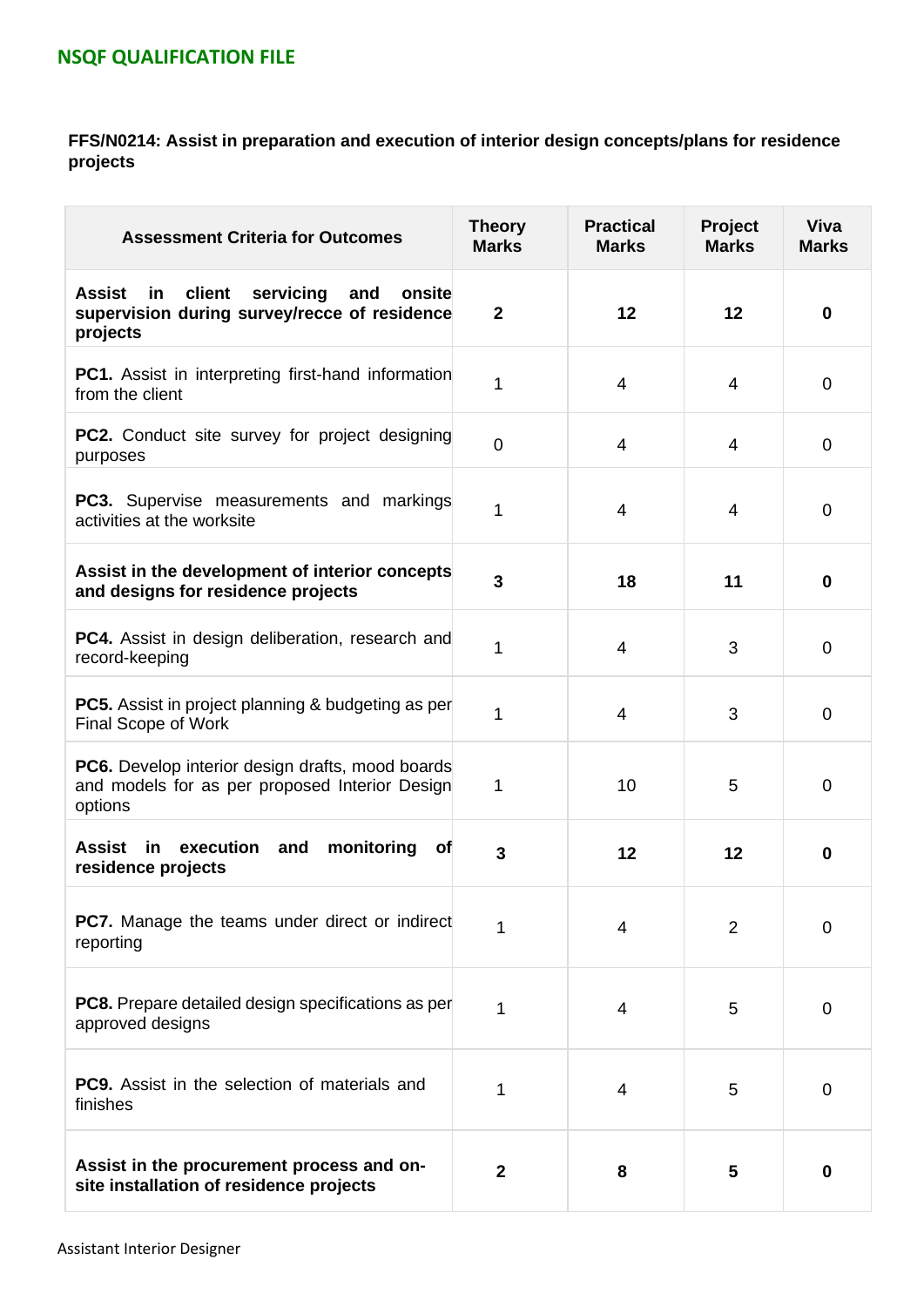| <b>PC10.</b> Assist in preparation of procurement<br>details and procurement of the approved<br>material |    |    |    |  |
|----------------------------------------------------------------------------------------------------------|----|----|----|--|
| <b>PC11.</b> Assist in monitoring onsite coordination,<br>installation and client handover               |    |    |    |  |
| <b>NOS Total</b>                                                                                         | 10 | 50 | 40 |  |

### **FFS/N0215: Assist in preparation and execution of interior design concepts/plans for Kitchen projects**

| <b>Assessment Criteria for Outcomes</b>                                                                               | <b>Theory</b><br><b>Marks</b> | <b>Practical</b><br><b>Marks</b> | Project<br><b>Marks</b> | <b>Viva</b><br><b>Marks</b> |
|-----------------------------------------------------------------------------------------------------------------------|-------------------------------|----------------------------------|-------------------------|-----------------------------|
| <b>Assist</b><br>client<br>servicing<br>and<br>onsite<br>in<br>supervision during survey/recce of Kitchen<br>projects | $\overline{2}$                | 12                               | 12                      | $\bf{0}$                    |
| <b>PC1.</b> Assist in interpreting first-hand information<br>from the client                                          | 1                             | $\overline{4}$                   | 4                       | $\mathbf 0$                 |
| PC2. Conduct site survey for project designing<br>purposes                                                            | $\mathbf 0$                   | $\overline{4}$                   | $\overline{4}$          | $\overline{0}$              |
| <b>PC3.</b> Supervise measurements and markings<br>activities at the worksite                                         | 1                             | $\overline{4}$                   | 4                       | $\overline{0}$              |
| Assist in the development of interior concepts<br>and designs for Kitchen projects                                    | 3                             | 18                               | 11                      | $\bf{0}$                    |
| PC4. Assist in design deliberation, research and<br>record-keeping                                                    | 1                             | $\overline{4}$                   | 3                       | 0                           |
| <b>PC5.</b> Assist in project planning & budgeting as per<br><b>Final Scope of Work</b>                               | 1                             | $\overline{4}$                   | 3                       | $\mathbf 0$                 |
| PC6. Develop interior design drafts, mood boards<br>and models for as per proposed Interior Design<br>options         | 1                             | 10                               | 5                       | $\mathbf 0$                 |
| Assist in execution and monitoring of Kitchen<br>projects                                                             | 3                             | 12                               | 12                      | $\mathbf 0$                 |
| <b>PC7.</b> Manage the teams under direct or indirect<br>reporting                                                    | 1                             | $\overline{4}$                   | $\overline{2}$          | $\overline{0}$              |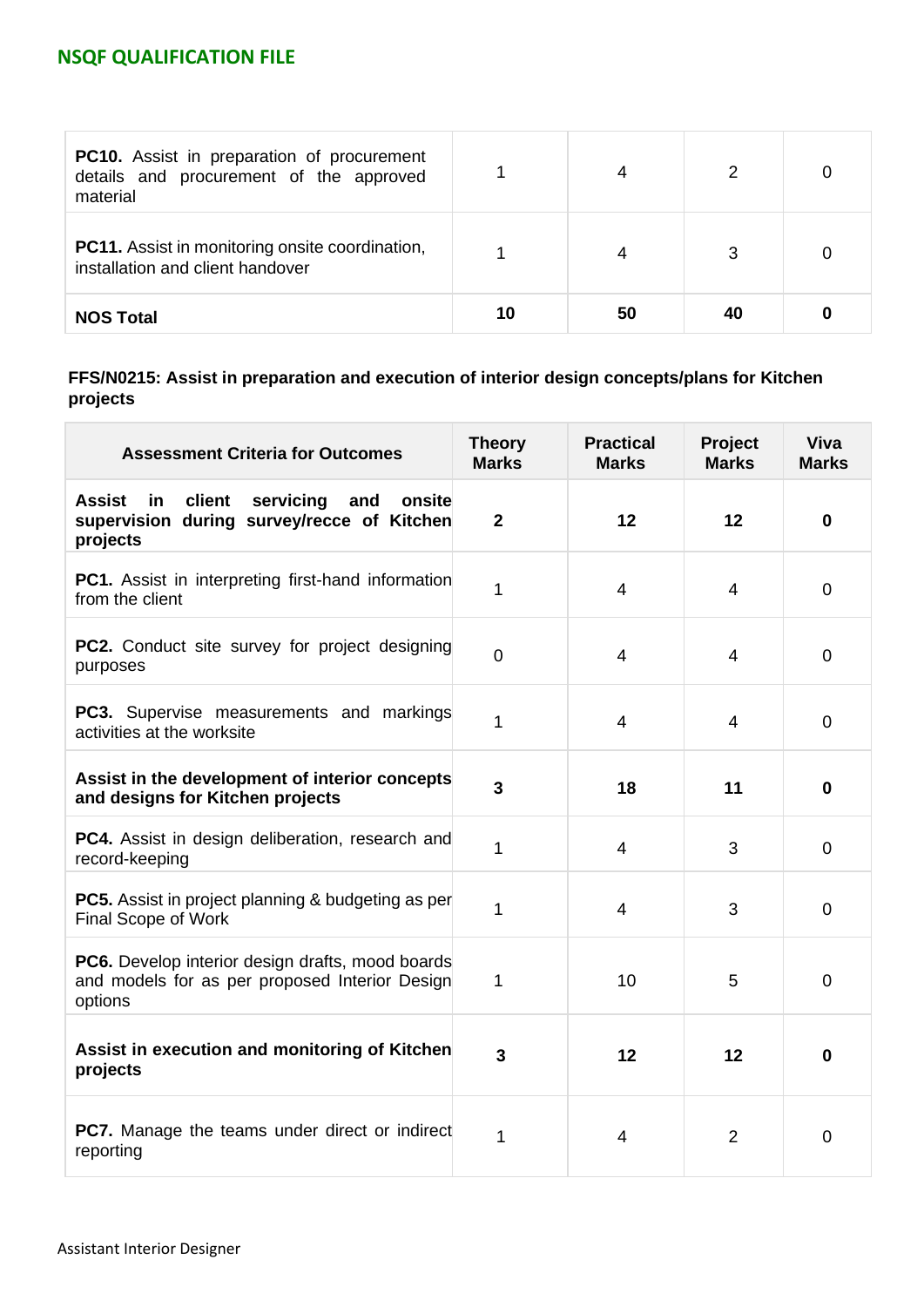| <b>PC8.</b> Prepare detailed design specifications as per<br>approved designs                         | 1  | $\overline{4}$ | 5             | 0 |
|-------------------------------------------------------------------------------------------------------|----|----------------|---------------|---|
| <b>PC9.</b> Assist in the selection of materials and<br>finishes                                      | 1  | $\overline{4}$ | 5             | O |
| Assist in the procurement process and on-site<br>installation of Kitchen projects                     | 2  | 8              | 5             | 0 |
| <b>PC10.</b> Assist in preparation of procurement details<br>and procurement of the approved material | 1  | $\overline{4}$ | $\mathcal{P}$ | Ω |
| <b>PC11.</b> Assist in monitoring onsite coordination,<br>installation and client handover            |    | 4              | 3             | 0 |
| <b>NOS Total</b>                                                                                      | 10 | 50             | 40            | 0 |

### **FFS/N0216: Assist in preparation and execution of interior design concepts/plans for commercial projects**

| <b>Assessment Criteria for Outcomes</b>                                                                                     | <b>Theory</b><br><b>Marks</b> | <b>Practical</b><br><b>Marks</b> | <b>Project</b><br><b>Marks</b> | Viva<br><b>Marks</b> |
|-----------------------------------------------------------------------------------------------------------------------------|-------------------------------|----------------------------------|--------------------------------|----------------------|
| servicing<br>client<br>and<br>Assist<br>in.<br>onsite<br>survey/recce<br>during<br>supervision<br>Οf<br>commercial projects | $\overline{2}$                | 12                               | 12                             | $\bf{0}$             |
| <b>PC1.</b> Assist in interpreting first-hand information<br>from the client                                                | 1                             | 4                                | 4                              | $\mathbf 0$          |
| <b>PC2.</b> Conduct site survey for project designing<br>purposes                                                           | $\overline{0}$                | 4                                | 4                              | $\overline{0}$       |
| PC3. Supervise measurements and markings<br>activities at the worksite                                                      | 1                             | 4                                | 4                              | $\overline{0}$       |
| Assist in the development of interior concepts<br>and designs for commercial projects                                       | 3                             | 18                               | 11                             | $\bf{0}$             |
| <b>PC4.</b> Assist in design deliberation, research and<br>record-keeping                                                   | 1                             | $\overline{4}$                   | 3                              | $\mathbf 0$          |
| <b>PC5.</b> Assist in project planning & budgeting as per<br>Final Scope of Work                                            | 1                             | 4                                | 3                              | 0                    |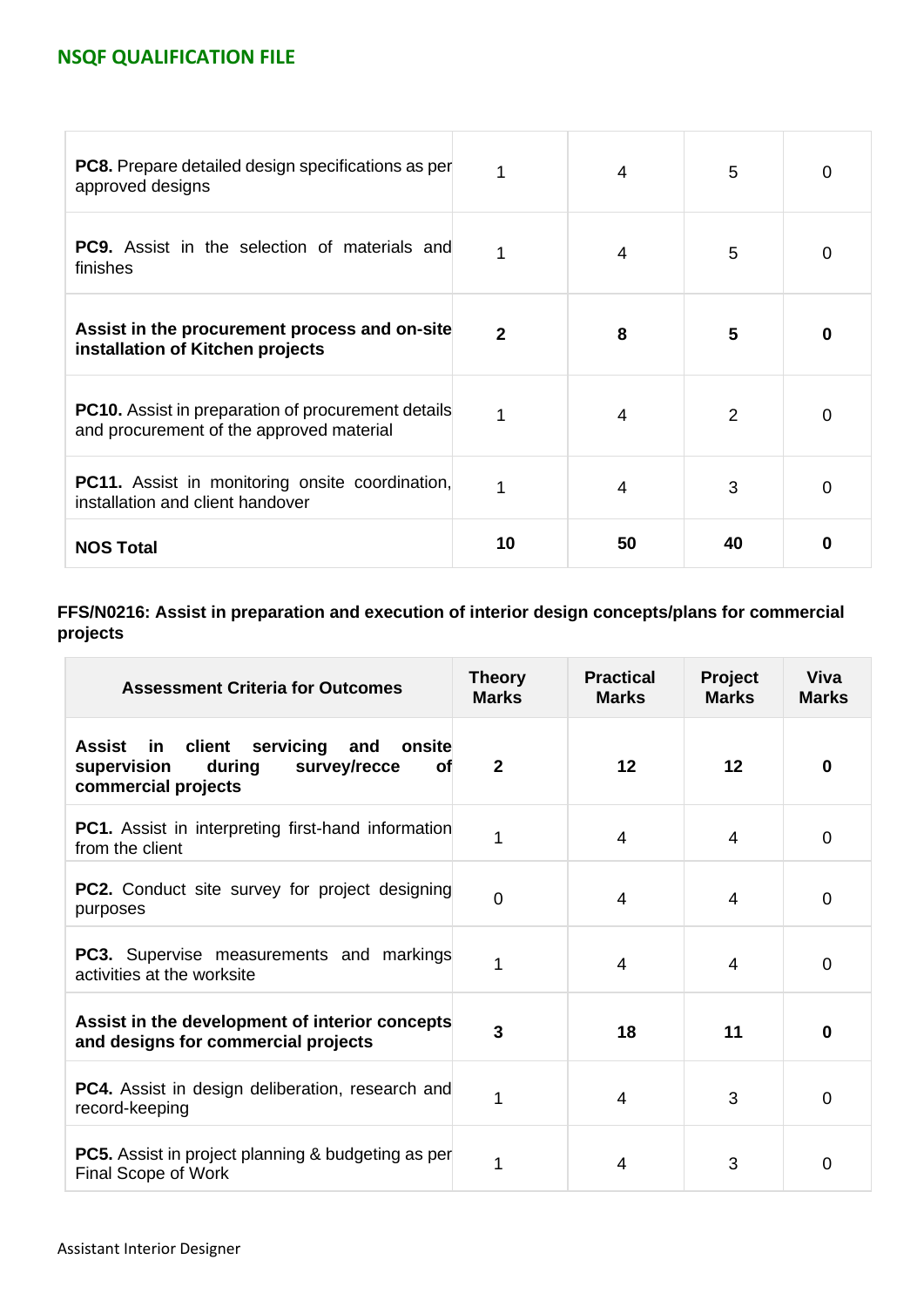| <b>PC6.</b> Develop interior design drafts, mood boards<br>and models for as per proposed Interior Design<br>options | 1              | 10 | 5              | $\overline{0}$ |
|----------------------------------------------------------------------------------------------------------------------|----------------|----|----------------|----------------|
| Assist in execution<br>and<br>monitoring<br><b>of</b><br>commercial projects                                         | 3              | 12 | 12             | $\bf{0}$       |
| <b>PC7.</b> Manage the teams under direct or indirect<br>reporting                                                   | 1              | 4  | $\overline{2}$ | 0              |
| <b>PC8.</b> Prepare detailed design specifications as per<br>approved designs                                        | 1              | 4  | 5              | 0              |
| <b>PC9.</b> Assist in the selection of materials and<br>finishes                                                     | 1              | 4  | 5              | $\mathbf 0$    |
| Assist in the procurement process and on-site<br>installation of commercial projects                                 | $\overline{2}$ | 8  | 5              | $\bf{0}$       |
| PC10. Assist in preparation of procurement details<br>and procurement of the approved material                       | 1              | 4  | 2              | $\mathbf 0$    |
| <b>PC11.</b> Assist in monitoring onsite coordination,<br>installation and client handover                           | 1              | 4  | 3              | 0              |
| <b>NOS Total</b>                                                                                                     | 10             | 50 | 40             | 0              |

**FFS/N0217: Assist in preparation and execution of interior design concepts/plans for Hospitality projects**

| <b>Assessment Criteria for Outcomes</b>                                                                         | <b>Theory</b><br><b>Marks</b> | <b>Practical</b><br><b>Marks</b> | <b>Project</b><br><b>Marks</b> | Viva<br><b>Marks</b> |
|-----------------------------------------------------------------------------------------------------------------|-------------------------------|----------------------------------|--------------------------------|----------------------|
| servicing<br>Assist<br>in client<br>onsite<br>and<br>supervision during survey/recce of Hospitality<br>projects | $\overline{2}$                | 12                               | 12                             | 0                    |
| <b>PC1.</b> Assist in interpreting first-hand information<br>from the client                                    |                               | 4                                | 4                              | $\Omega$             |
| <b>PC2.</b> Conduct site survey for project designing<br>purposes                                               | 0                             | 4                                | 4                              | 0                    |
| <b>PC3.</b> Supervise measurements and markings<br>activities at the worksite                                   |                               | 4                                | 4                              | 0                    |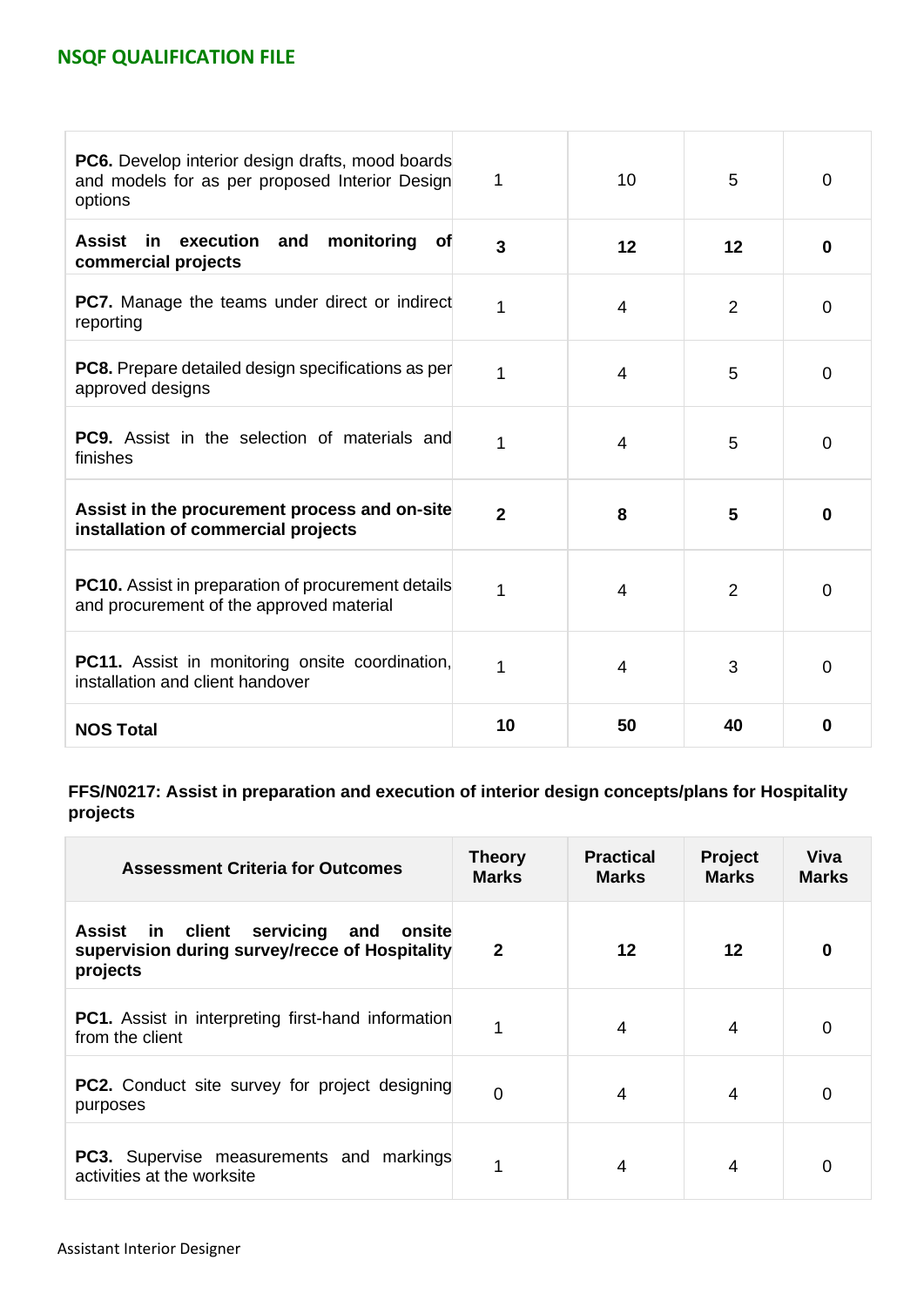| Assist in the development of interior concepts<br>and designs for Hospitality projects                        | 3              | 18             | 11             | $\bf{0}$       |
|---------------------------------------------------------------------------------------------------------------|----------------|----------------|----------------|----------------|
| <b>PC4.</b> Assist in design deliberation, research and<br>record-keeping                                     | 1              | $\overline{4}$ | 3              | $\mathbf 0$    |
| <b>PC5.</b> Assist in project planning & budgeting as per<br>Final Scope of Work                              | 1              | $\overline{4}$ | 3              | $\mathbf 0$    |
| PC6. Develop interior design drafts, mood boards<br>and models for as per proposed Interior Design<br>options | 1              | 10             | 5              | $\overline{0}$ |
| execution<br>monitoring<br>Assist<br>in<br>and<br>Οf<br><b>Hospitality projects</b>                           | 3              | 12             | 12             | $\bf{0}$       |
| <b>PC7.</b> Manage the teams under direct or indirect<br>reporting                                            | 1              | $\overline{4}$ | $\overline{2}$ | $\overline{0}$ |
| PC8. Prepare detailed design specifications as per<br>approved designs                                        | 1              | $\overline{4}$ | 5              | $\overline{0}$ |
| <b>PC9.</b> Assist in the selection of materials and<br>finishes                                              | 1              | 4              | 5              | $\overline{0}$ |
| Assist in the procurement process and on-site<br>installation of Hospitality projects                         | $\overline{2}$ | 8              | 5              | 0              |
| PC10. Assist in preparation of procurement details<br>and procurement of the approved material                | 1              | $\overline{4}$ | $\overline{2}$ | $\overline{0}$ |
| PC11. Assist in monitoring onsite coordination,<br>installation and client handover                           | 1              | 4              | 3              | $\mathbf 0$    |
| <b>NOS Total</b>                                                                                              | 10             | 50             | 40             | $\bf{0}$       |

**FFS/N0218: Assist in preparation and execution of interior design concepts/plans for Academic Institutions projects**

| <b>Assessment Criteria for Outcomes</b>                                                                                 | <b>Theory</b> | <b>Practical</b> | <b>Project</b> | Viva         |
|-------------------------------------------------------------------------------------------------------------------------|---------------|------------------|----------------|--------------|
|                                                                                                                         | <b>Marks</b>  | <b>Marks</b>     | <b>Marks</b>   | <b>Marks</b> |
| Assist in client servicing and<br>onsite<br>supervision during survey/recce of Academic<br><b>Institutions projects</b> | $\mathbf{2}$  | 12               | 12             |              |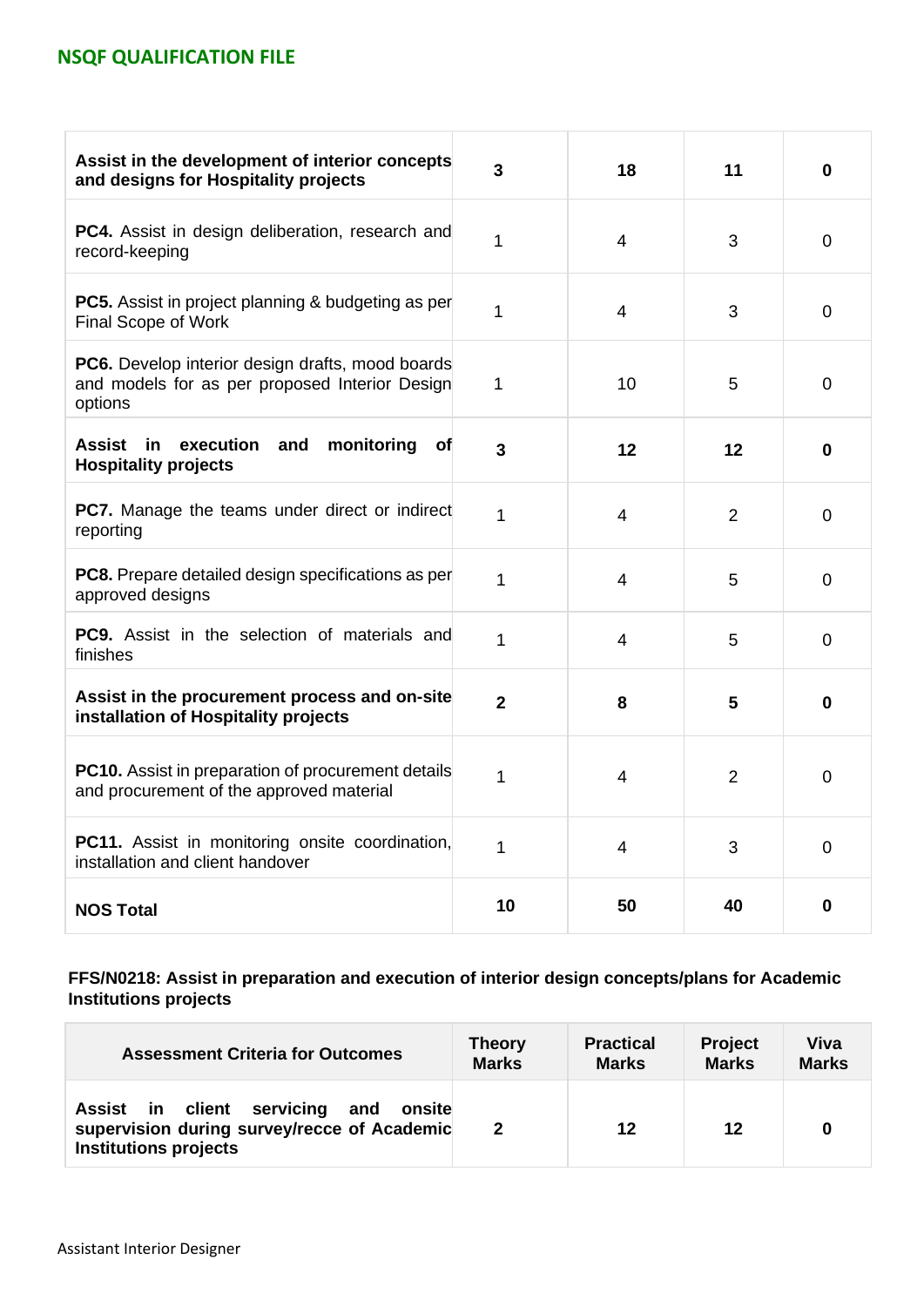| <b>PC1.</b> Assist in interpreting first-hand information<br>from the client                                         | 1            | $\overline{4}$ | 4              | $\mathbf 0$      |
|----------------------------------------------------------------------------------------------------------------------|--------------|----------------|----------------|------------------|
| <b>PC2.</b> Conduct site survey for project designing<br>purposes                                                    | $\mathbf 0$  | $\overline{4}$ | 4              | 0                |
| <b>PC3.</b> Supervise measurements and markings<br>activities at the worksite                                        | 1            | $\overline{4}$ | 4              | 0                |
| Assist in the development of interior concepts<br>and designs for Academic Institutions projects                     | 3            | 18             | 11             | 0                |
| <b>PC4.</b> Assist in design deliberation, research and<br>record-keeping                                            | 1            | $\overline{4}$ | 3              | $\mathbf 0$      |
| <b>PC5.</b> Assist in project planning & budgeting as per<br>Final Scope of Work                                     | 1            | $\overline{4}$ | 3              | $\overline{0}$   |
| <b>PC6.</b> Develop interior design drafts, mood boards<br>and models for as per proposed Interior Design<br>options | 1            | 10             | 5              | 0                |
| execution and<br><b>Assist</b><br>in<br>monitoring<br><b>of</b><br><b>Academic Institutions projects</b>             | 3            | 12             | 12             | $\bf{0}$         |
| <b>PC7.</b> Manage the teams under direct or indirect<br>reporting                                                   | 1            | 4              | $\overline{2}$ | 0                |
| <b>PC8.</b> Prepare detailed design specifications as per<br>approved designs                                        | 1            | 4              | 5              | $\mathbf 0$      |
| <b>PC9.</b> Assist in the selection of materials and<br>finishes                                                     | 1            | 4              | 5              | $\mathbf 0$      |
| Assist in the procurement process and on-site<br>installation of Academic Institutions projects                      | $\mathbf{2}$ | 8              | 5              | 0                |
| <b>PC10.</b> Assist in preparation of procurement details<br>and procurement of the approved material                | 1            | 4              | 2              | 0                |
| PC11. Assist in monitoring onsite coordination,<br>installation and client handover                                  | 1            | 4              | 3              | $\mathbf 0$      |
| <b>NOS Total</b>                                                                                                     | 10           | 50             | 40             | $\boldsymbol{0}$ |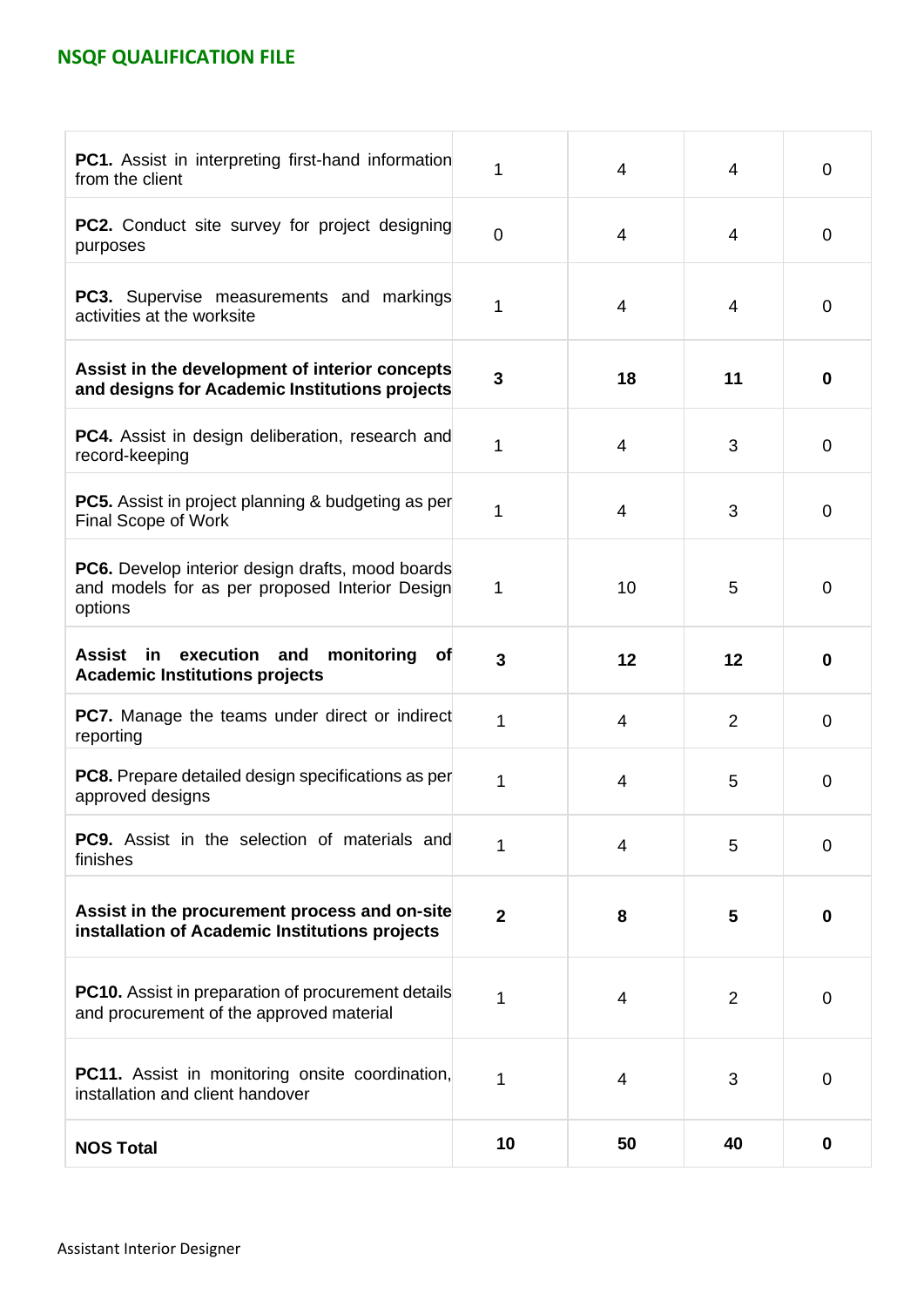### **FFS/N0219: Assist in preparation and execution of interior design concepts/plans for Retail Fitout and Exhibition projects**

| <b>Assessment Criteria for Outcomes</b>                                                                              | <b>Theory</b><br><b>Marks</b> | <b>Practical</b><br><b>Marks</b> | Project<br><b>Marks</b> | <b>Viva</b><br><b>Marks</b> |
|----------------------------------------------------------------------------------------------------------------------|-------------------------------|----------------------------------|-------------------------|-----------------------------|
| <b>PC1.</b> Assist in interpreting first-hand information<br>from the client                                         | 1                             | 4                                | 4                       | $\mathbf 0$                 |
| <b>PC2.</b> Conduct site survey for project designing<br>purposes                                                    | 0                             | $\overline{4}$                   | 4                       | $\mathbf 0$                 |
| <b>PC3.</b> Supervise measurements and markings<br>activities at the worksite                                        | 1                             | $\overline{4}$                   | 4                       | $\mathbf 0$                 |
| Assist in the development of interior concepts<br>and designs for Retail Fit out and Exhibition<br>projects          | 3                             | 18                               | 11                      | $\bf{0}$                    |
| <b>PC4.</b> Assist in design deliberation, research and<br>record-keeping                                            | 1                             | $\overline{4}$                   | 3                       | $\mathbf 0$                 |
| <b>PC5.</b> Assist in project planning & budgeting as per<br>Final Scope of Work                                     | 1                             | $\overline{4}$                   | 3                       | $\mathbf 0$                 |
| <b>PC6.</b> Develop interior design drafts, mood boards<br>and models for as per proposed Interior Design<br>options | 1                             | 10                               | 5                       | $\mathbf 0$                 |
| Assist in execution and monitoring of Retail Fit<br>out and Exhibition projects                                      | 3                             | 12                               | 12                      | $\bf{0}$                    |
| <b>PC7.</b> Manage the teams under direct or indirect<br>reporting                                                   | 1                             | 4                                | $\overline{2}$          | $\mathbf 0$                 |
| <b>PC8.</b> Prepare detailed design specifications as per<br>approved designs                                        | 1                             | $\overline{4}$                   | 5                       | $\overline{0}$              |
| <b>PC9.</b> Assist in the selection of materials and<br>finishes                                                     | 1                             | 4                                | 5                       | $\mathbf 0$                 |
| Assist in the procurement process and on-site<br>installation of Retail Fit out and Exhibition<br>projects           | $\mathbf{2}$                  | 8                                | 5                       | $\boldsymbol{0}$            |
| <b>PC10.</b> Assist in preparation of procurement details<br>and procurement of the approved material                | 1                             | 4                                | $\overline{2}$          | $\mathbf 0$                 |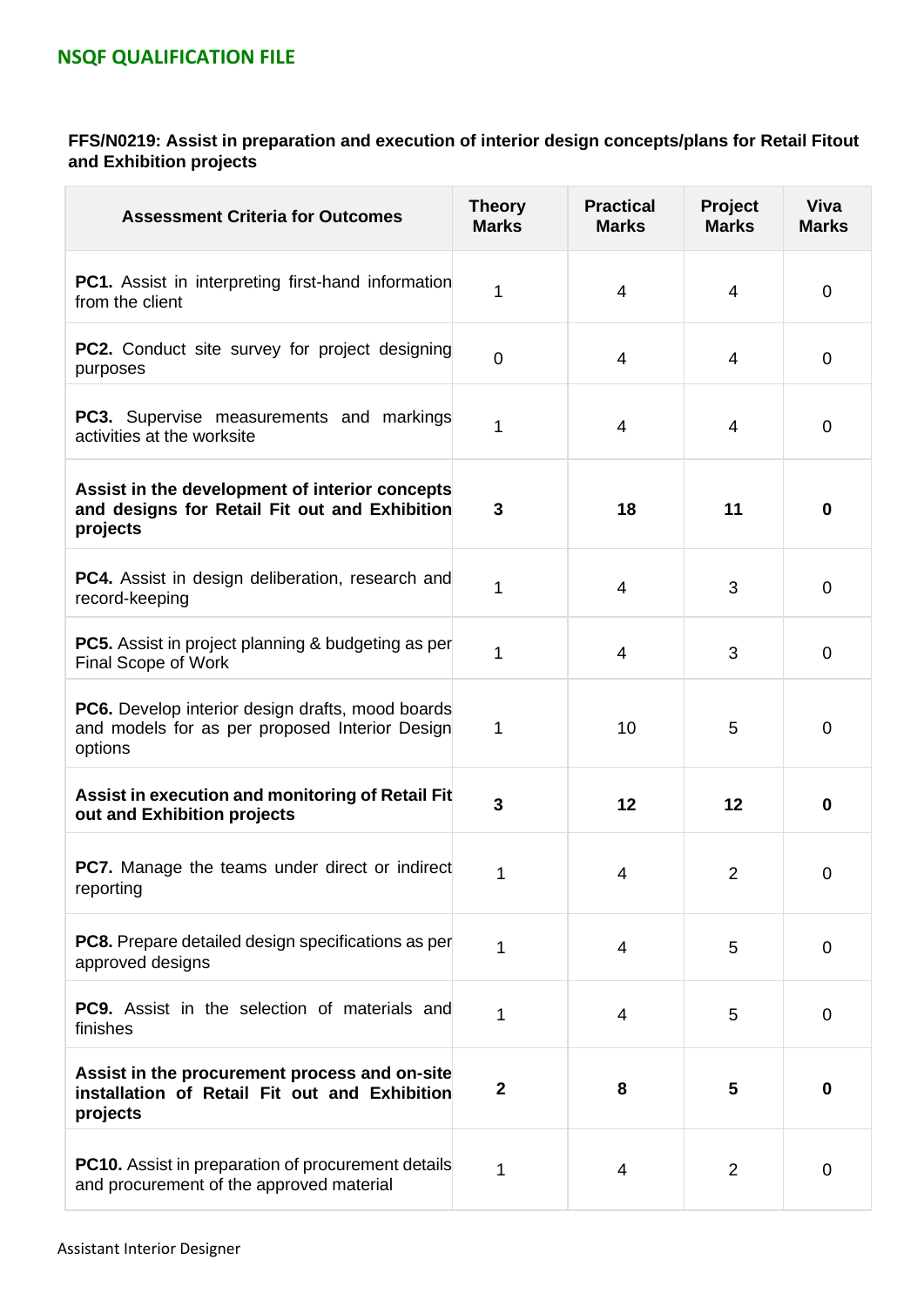| <b>PC11.</b> Assist in monitoring onsite coordination,<br>installation and client handover |    |    |    |  |
|--------------------------------------------------------------------------------------------|----|----|----|--|
| <b>NOS Total</b>                                                                           | 10 | 50 | 40 |  |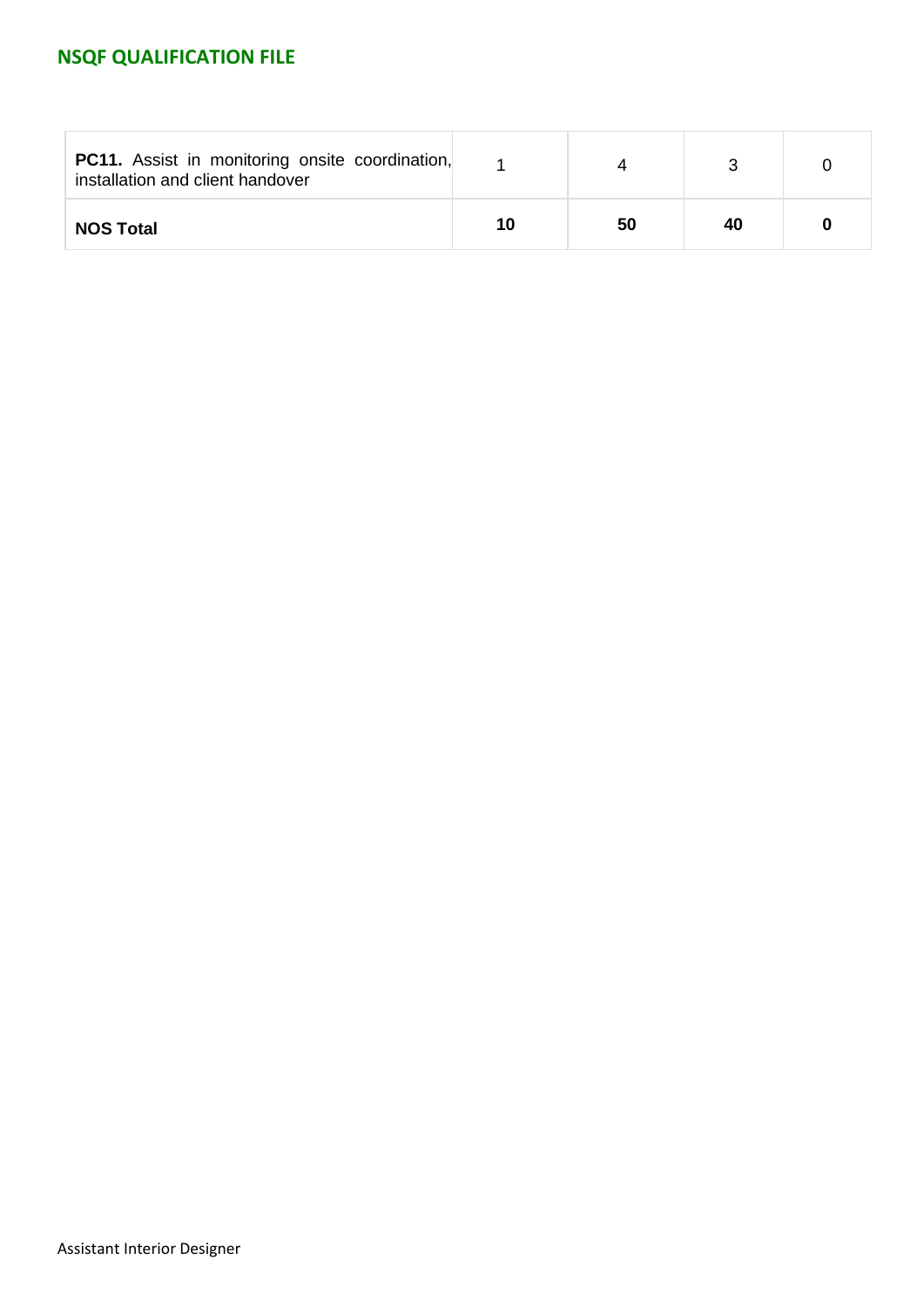### **Assessment Weightage**

### **Compulsory NOS**

| <b>National</b><br><b>Occupational</b><br><b>Standards</b>                                                                         | <b>Theory</b><br><b>Marks</b> | <b>Practical</b><br><b>Marks</b> | Project<br><b>Marks</b> | Viva<br><b>Marks</b> | <b>Total</b><br><b>Marks</b> | Weightage |
|------------------------------------------------------------------------------------------------------------------------------------|-------------------------------|----------------------------------|-------------------------|----------------------|------------------------------|-----------|
| FFS/N0210-<br>Assist<br>in<br>client<br>onsite<br>servicing and<br>supervision<br>during<br>survey/recce                           | 19                            | 56                               | 20                      | 5                    | 100                          | 15        |
| FFS/N0211-<br>Assist<br>the<br>in<br>development<br>of<br>interior concepts and<br>designs                                         | 15                            | 60                               | 20                      | 5                    | 100                          | 20        |
| FFS/N0212-<br>Assist<br>execution<br>in<br>and monitoring of the<br>interior design project                                        | 20                            | 55                               | 20                      | 5                    | 100                          | 15        |
| FFS/N0213-<br>Assist<br>in<br>the<br>procurement process<br>and on-site installation                                               | 27                            | 48                               | 20                      | 5                    | 100                          | 10        |
| FFS/N8204-<br>Work effectively with<br>the supervisors and<br>co- workers involving<br>PwD<br>gender<br>and<br>sensitive practices | 13                            | 25                               | 52                      | 10                   | 100                          | 5         |
| FFS/N8206-<br>Undertake<br>entrepreneurship and<br>business development<br>activities                                              | 20                            | 20                               | 60                      | $\mathbf 0$          | 100                          | 5         |
| FFS/N8207-<br>Supervise health and<br>safety protocols<br>for<br>project designing<br>at<br>the workplace                          | 12                            | 61                               | 27                      | $\mathbf 0$          | 100                          | 5         |
| <b>Total</b>                                                                                                                       | 126                           | 325                              | 219                     | 30                   | 700                          | 75        |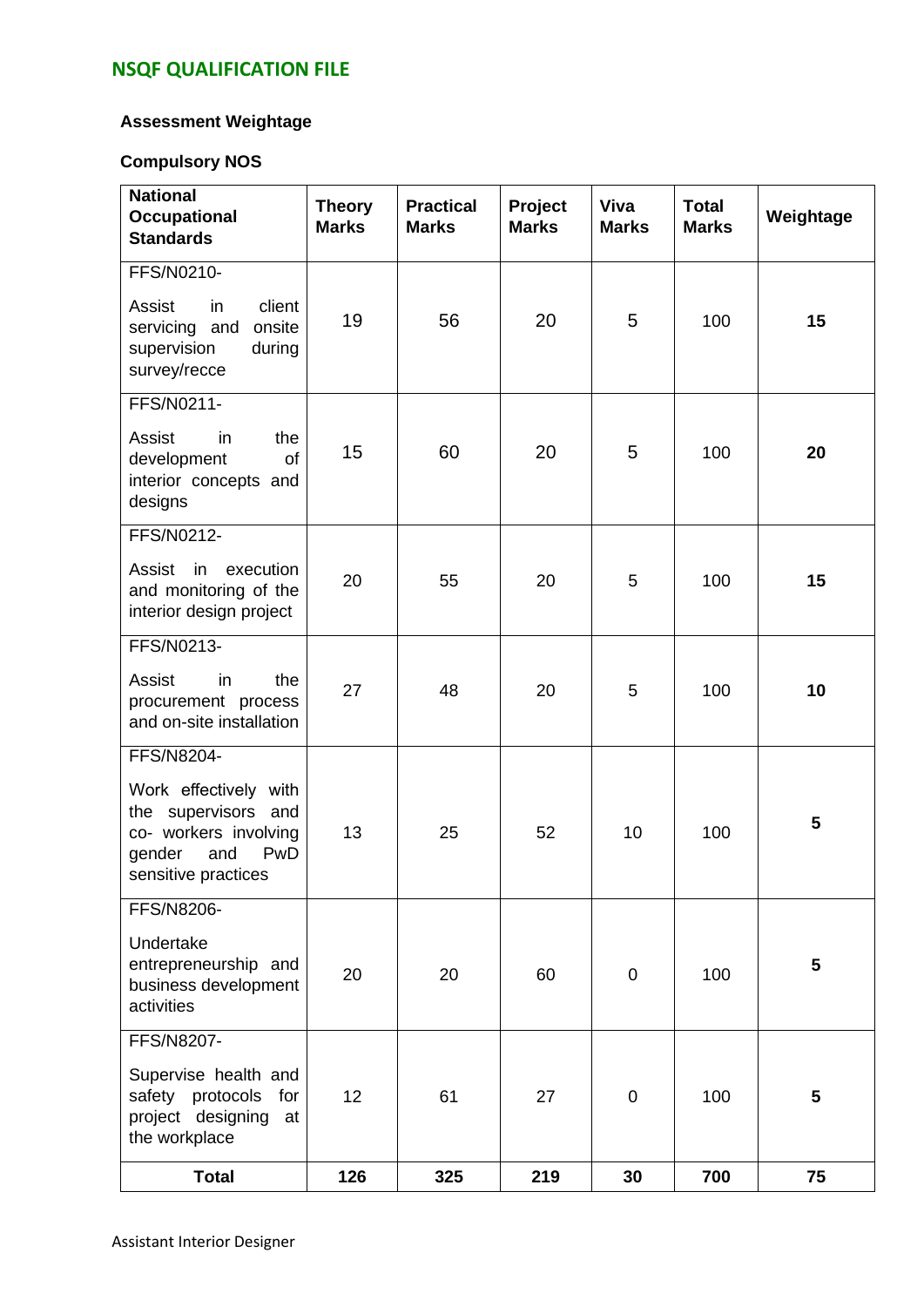#### **Elective 1: Residence**

| <b>National</b><br><b>Occupational</b><br><b>Standards</b>                                                                            | <b>Theory</b><br><b>Marks</b> | <b>Practical</b><br><b>Marks</b> | Project<br><b>Marks</b> | Viva<br><b>Marks</b> | <b>Total</b><br><b>Marks</b> | Weightage |
|---------------------------------------------------------------------------------------------------------------------------------------|-------------------------------|----------------------------------|-------------------------|----------------------|------------------------------|-----------|
| FFS/N0214-<br>in<br>Assist<br>preparation<br>and<br>execution<br>οf<br>interior<br>design<br>concepts/plans for<br>residence projects | 10                            | 50                               | 40                      | 0                    | 100                          | 25        |
| <b>Total</b>                                                                                                                          | 10                            | 50                               | 40                      | $\bf{0}$             | 100                          | 25        |

#### **Elective 2: Kitchen**

| <b>National</b><br><b>Occupational</b><br><b>Standards</b>                                                                          | <b>Theory</b><br><b>Marks</b> | <b>Practical</b><br><b>Marks</b> | Project<br><b>Marks</b> | <b>Viva</b><br><b>Marks</b> | <b>Total</b><br><b>Marks</b> | Weightage |
|-------------------------------------------------------------------------------------------------------------------------------------|-------------------------------|----------------------------------|-------------------------|-----------------------------|------------------------------|-----------|
| FFS/N0215-<br>in<br>Assist<br>preparation<br>and<br>execution<br>οf<br>interior<br>design<br>concepts/plans for<br>Kitchen projects | 10                            | 50                               | 40                      | $\mathbf 0$                 | 100                          | 25        |
| <b>Total</b>                                                                                                                        | 10                            | 50                               | 40                      | 0                           | 100                          | 25        |

#### **Elective: 3 Commercial**

| <b>National</b><br>Occupational<br><b>Standards</b>                                                                                       | <b>Theory</b><br><b>Marks</b> | <b>Practical</b><br><b>Marks</b> | Project<br><b>Marks</b> | <b>Viva</b><br><b>Marks</b> | <b>Total</b><br><b>Marks</b> | Weightage |
|-------------------------------------------------------------------------------------------------------------------------------------------|-------------------------------|----------------------------------|-------------------------|-----------------------------|------------------------------|-----------|
| FFS/N0216-<br>in<br>Assist<br>preparation<br>and<br>execution<br>οf<br>interior<br>design<br>concepts/plans for<br>commercial<br>projects | 10                            | 50                               | 40                      | 0                           | 100                          | 25        |
| <b>Total</b>                                                                                                                              | 10                            | 50                               | 40                      | 0                           | 100                          | 25        |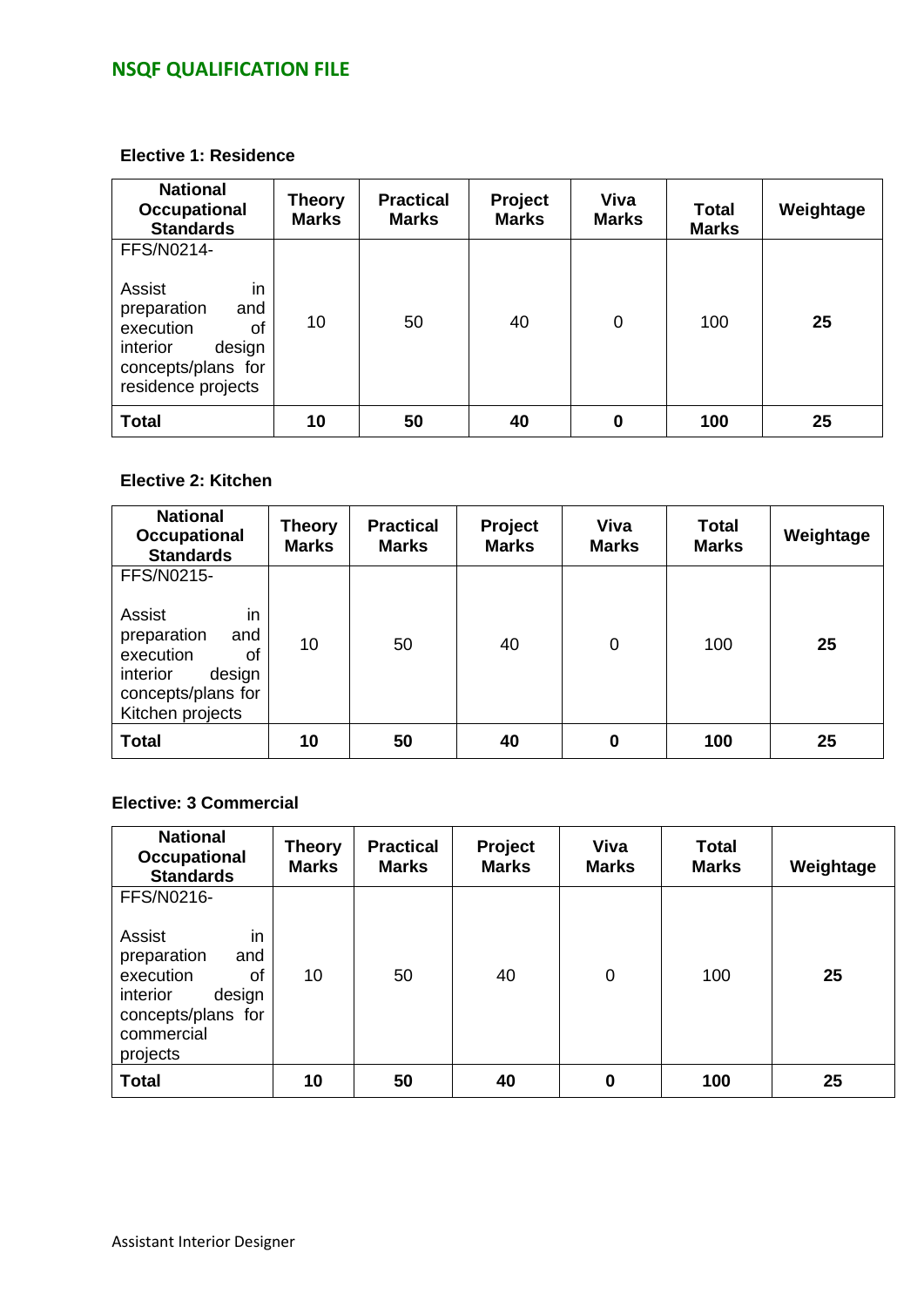### **Elective: 4 Hospitality**

| <b>National</b><br>Occupational<br><b>Standards</b>                                                                                  | <b>Theory</b><br><b>Marks</b> | <b>Practical</b><br><b>Marks</b> | Project<br><b>Marks</b> | <b>Viva</b><br><b>Marks</b> | <b>Total</b><br><b>Marks</b> | Weightage |
|--------------------------------------------------------------------------------------------------------------------------------------|-------------------------------|----------------------------------|-------------------------|-----------------------------|------------------------------|-----------|
| FFS/N0217-<br>Assist in preparation<br>execution<br>and<br>of<br>design<br>interior<br>concepts/plans<br>for<br>Hospitality projects | 10                            | 50                               | 40                      | 0                           | 100                          | 25        |
| <b>Total</b>                                                                                                                         | 10                            | 50                               | 40                      | $\bf{0}$                    | 100                          | 25        |

### **Elective: 5 Academic Institutions**

| <b>National</b><br><b>Occupational</b><br><b>Standards</b>                                                                                        | <b>Theory</b><br><b>Marks</b> | <b>Practical</b><br><b>Marks</b> | Project<br><b>Marks</b> | Viva<br><b>Marks</b> | <b>Total</b><br><b>Marks</b> | Weightage |
|---------------------------------------------------------------------------------------------------------------------------------------------------|-------------------------------|----------------------------------|-------------------------|----------------------|------------------------------|-----------|
| FFS/N0218-<br>Assist in preparation<br>execution<br>0f<br>and<br>interior<br>design<br>concepts/plans<br>for<br>Academic Institutions<br>projects | 10                            | 50                               | 40                      | 0                    | 100                          | 25        |
| <b>Total</b>                                                                                                                                      | 10                            | 50                               | 40                      | 0                    | 100                          | 25        |

#### **Elective: 6 Retail Fitout and Exhibition**

| <b>National</b><br>Occupational<br><b>Standards</b>                                                                                                                          | Theory<br><b>Marks</b> | <b>Practical</b><br><b>Marks</b> | Project<br><b>Marks</b> | Viva<br><b>Marks</b> | <b>Total</b><br><b>Marks</b> | Weightage |
|------------------------------------------------------------------------------------------------------------------------------------------------------------------------------|------------------------|----------------------------------|-------------------------|----------------------|------------------------------|-----------|
| FFS/N0219-<br>Assist in preparation<br>execution<br><b>of</b><br>and<br>design<br>interior<br>concepts/plans<br>for<br>Fitout<br>Retail<br>and<br><b>Exhibition projects</b> | 10                     | 50                               | 40                      | 0                    | 100                          | 25        |
| <b>Total</b>                                                                                                                                                                 | 10                     | 50                               | 40                      | 0                    | 100                          | 25        |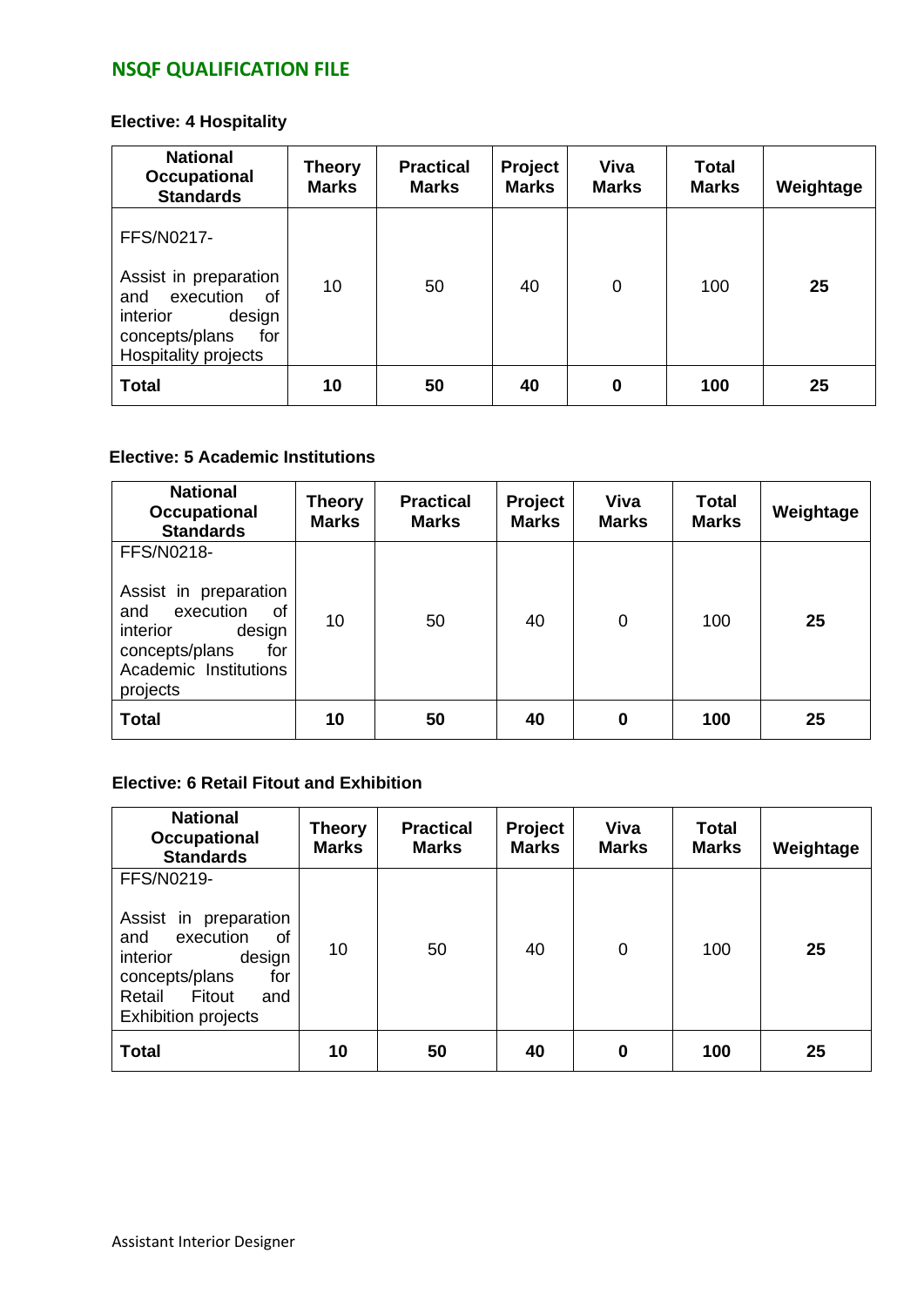### **SECTION 2 25. EVIDENCE OF LEVEL OPTION B**

| Title/Name of qualification/component: Assistant Interior Designer<br>Level: 4                                                             |                                                                                                                                                                                                                                                                                                                                                                                                                                                                                                                                                                                                                                                                                                                                                                                                                                                                                             |                                                                                                                                                                                                                                                             |  |  |  |  |  |
|--------------------------------------------------------------------------------------------------------------------------------------------|---------------------------------------------------------------------------------------------------------------------------------------------------------------------------------------------------------------------------------------------------------------------------------------------------------------------------------------------------------------------------------------------------------------------------------------------------------------------------------------------------------------------------------------------------------------------------------------------------------------------------------------------------------------------------------------------------------------------------------------------------------------------------------------------------------------------------------------------------------------------------------------------|-------------------------------------------------------------------------------------------------------------------------------------------------------------------------------------------------------------------------------------------------------------|--|--|--|--|--|
| <b>NSQF Domain</b>                                                                                                                         | Key requirements of the job<br>role                                                                                                                                                                                                                                                                                                                                                                                                                                                                                                                                                                                                                                                                                                                                                                                                                                                         | How the job role relates to the<br><b>NSQF level descriptors</b>                                                                                                                                                                                            |  |  |  |  |  |
| <b>Process</b><br><b>NSQF</b><br>Level<br><b>Descriptor:</b><br>Work in familiar,<br>predictable,<br>routine, situation<br>of clear choice | Following are the few processes<br>wise key requirements of the job<br>role:<br>Assist in client servicing and on-<br>site<br>supervision<br>during<br>survey/recce.<br>Assist in the development of<br>interior concepts and designs.<br>execution<br>Assist<br>in<br>and<br>$\overline{\phantom{a}}$<br>monitoring of the interior design<br>project.<br>Assist<br>in the<br>procurement<br>$\overline{\phantom{a}}$<br>process and on-site installation.                                                                                                                                                                                                                                                                                                                                                                                                                                 | As mentioned in the key requirements,<br>the person carries out the different<br>tasks in a familiar, routine and situation<br>with a clear choice.<br>The job requirements match with the<br>NSQF level 4 descriptor. Hence the<br>level is pegged at 4.   |  |  |  |  |  |
| <b>Professional</b><br>knowledge<br><b>NSQF</b><br>Level<br>Descriptor:<br>Factual<br>knowledge of field<br>or study                       | Following are the few professional<br>knowledge requirements of the<br>job role:<br>The process of conducting site<br>survey/recce using relevant<br>tools and equipment.<br>About different materials, tools<br>$\overline{\phantom{a}}$<br>and hardware, terminology,<br>representation,<br>pictorial<br>symbols<br>etc.<br>in<br>interior<br>designing.<br>Basics<br>of<br>preparing<br>and<br>interpreting 2D/ 3D drawings<br>related<br>architectural<br>to<br>drawings and specifications.<br>About the usage of color<br>designing<br>wheel<br>in<br>the<br>process.<br>The basics of preparing mood<br>boards, presentations, client<br>approvals<br>and<br>signoff<br>documentation, etc.<br>Basics of technicality in the<br>construction process affecting<br>interior designing.<br>Health, safety<br>norms<br>at<br>workplace.<br>Waste disposal procedures<br>and guidelines. | According to the key requirements, the<br>person the person should<br>have<br>knowledge about basic facts, and<br>knowledge required for the job role.<br>The job requirements match with the<br>NSQF level 4 descriptor. Hence, the<br>level is kept as 4. |  |  |  |  |  |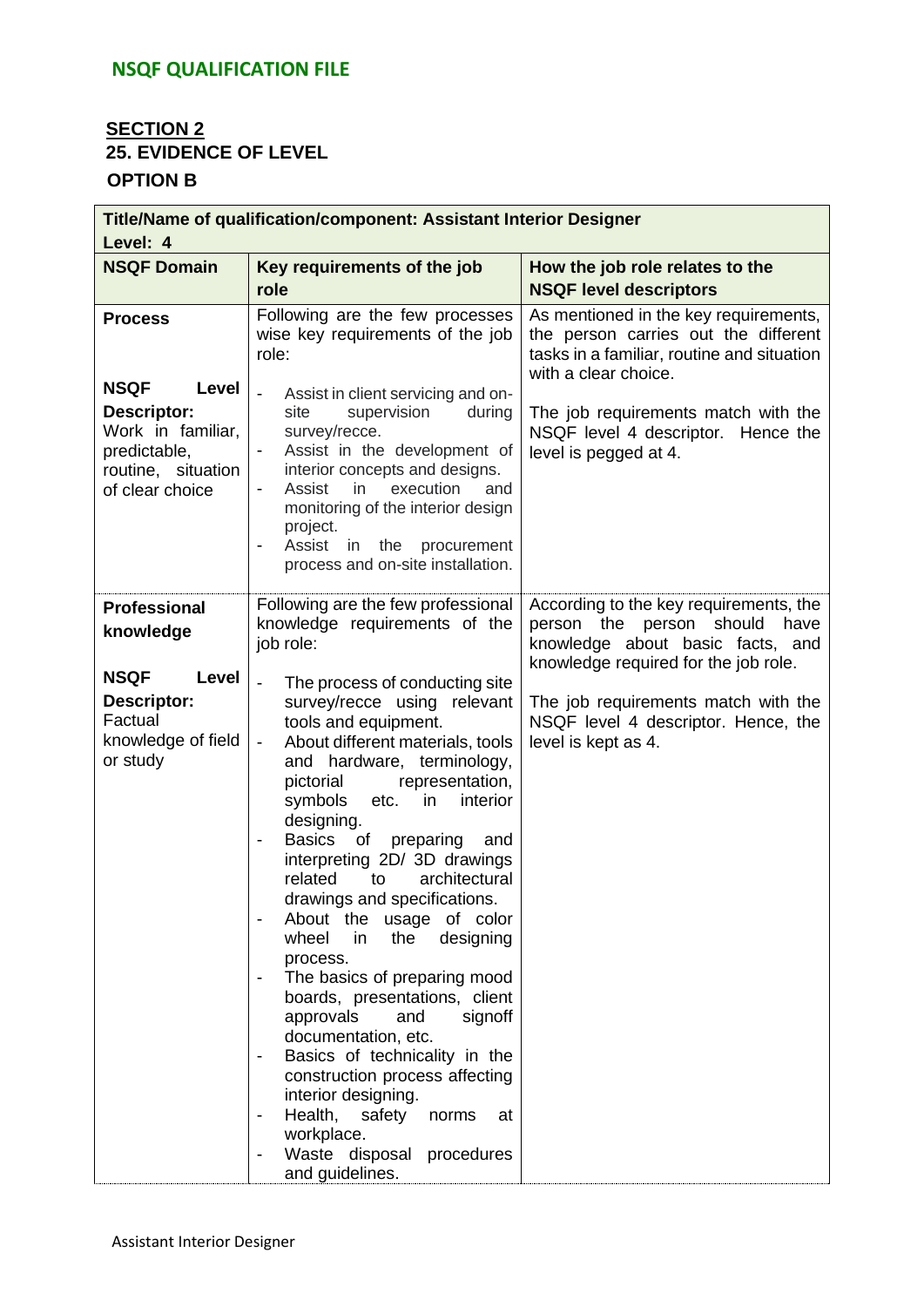| Title/Name of qualification/component: Assistant Interior Designer<br>Level: 4                                                                                                                                                                                                                      |                                                                                                                                                                                                                                                                                                                                                                                                                                                                                                                                                                                                |                                                                                                                                                                                                                                                                                                                                                                                                                                                                                                                                                                                                                                                                                                                   |  |  |  |  |
|-----------------------------------------------------------------------------------------------------------------------------------------------------------------------------------------------------------------------------------------------------------------------------------------------------|------------------------------------------------------------------------------------------------------------------------------------------------------------------------------------------------------------------------------------------------------------------------------------------------------------------------------------------------------------------------------------------------------------------------------------------------------------------------------------------------------------------------------------------------------------------------------------------------|-------------------------------------------------------------------------------------------------------------------------------------------------------------------------------------------------------------------------------------------------------------------------------------------------------------------------------------------------------------------------------------------------------------------------------------------------------------------------------------------------------------------------------------------------------------------------------------------------------------------------------------------------------------------------------------------------------------------|--|--|--|--|
| <b>NSQF Domain</b>                                                                                                                                                                                                                                                                                  | Key requirements of the job<br>role                                                                                                                                                                                                                                                                                                                                                                                                                                                                                                                                                            | How the job role relates to the<br><b>NSQF level descriptors</b>                                                                                                                                                                                                                                                                                                                                                                                                                                                                                                                                                                                                                                                  |  |  |  |  |
|                                                                                                                                                                                                                                                                                                     | Employability<br>and<br>Communication skills.<br>Gender inclusive practices at<br>$\overline{\phantom{a}}$<br>the worksite.                                                                                                                                                                                                                                                                                                                                                                                                                                                                    |                                                                                                                                                                                                                                                                                                                                                                                                                                                                                                                                                                                                                                                                                                                   |  |  |  |  |
| <b>Professional</b><br>skill<br><b>NSQF</b><br>Level<br>Descriptor:<br>Recall<br>and<br>demonstrate<br>practical<br>skill,<br>routine,<br>and<br>repetitive<br>in.<br>narrow range of<br>application, using<br>rule<br>appropriate<br>and tool,<br>using<br>quality concepts.                       | Following are the few professional<br>skills required for the job role<br>Plan and prioritize the work<br>based on the<br>instructions<br>received.<br>Identify and assess<br>client<br>requirements.<br>Interpret<br>site<br>layout<br>and<br>blueprints.<br>Perform site survey/ recce.<br>Analyze the worksite based on<br>health and safety protocols,<br>scope of work, etc.<br>Conduct market research and<br>design deliberations.<br>Perform project planning and<br>budgeting with<br>supervisor<br>instructions.<br>Develop mood boards, 3D<br>models, design presentations,<br>etc. | The person demonstrates his/ her<br>practical skills, which are routine and<br>repetitive in<br>a narrow<br>range<br>0f<br>applications.<br>The job requirements match with the<br>NSQF level 4 descriptor. Therefore,<br>the level is pegged at 4.                                                                                                                                                                                                                                                                                                                                                                                                                                                               |  |  |  |  |
| <b>Core skill</b><br><b>NSQF</b><br>Level<br><b>Descriptor:</b><br>to<br>Language<br>communicate<br>written<br>or<br>oral,<br>with<br>required<br>skill<br>clarity,<br>to<br>arithmetic<br>basic<br>algebraic<br>and<br>principles,<br>basic<br>understanding of<br>social political and<br>natural | The job role demands that the<br>able<br>person<br>should<br>be<br>to<br>understand and possess the skills<br>such as:<br>Ability to operate designing<br>$\overline{\phantom{a}}$<br>software's like AutoCAD, 3DS<br>MAX, REVIT, etc. to perform<br>designing and drafting job<br>work.<br>Basic of material calculation<br>and process optimization.<br>Advanced calculations using<br>appropriate geometry<br>and<br>arithmetic skills.<br>understand<br>Read<br>and<br>company policy documents;<br>information displayed at the<br>worksite.<br>$\overline{\phantom{a}}$                  | The job holder is expected to have both<br>oral and written communicate skills<br>with required clarity. For instance, s/he<br>should be able to interpret the client<br>needs and design drawings, write<br>information documents to internal<br>departments/<br>internal<br>teams,<br>effectively<br>communicate<br>with<br>the<br>supervisor<br>cross department<br>and<br>teams/peers and resolve problems<br>faced at work.<br>The person understands the basic<br>arithmetic and algebraic principle,<br>basic understanding of social and<br>natural environments. He/she is able to<br>communicate by writing and speaking.<br>The job requirements match with the<br>NSQF level 4 descriptor. Therefore, |  |  |  |  |
| environment.                                                                                                                                                                                                                                                                                        | domain<br>Apply<br>knowledge/<br>information and assess day to                                                                                                                                                                                                                                                                                                                                                                                                                                                                                                                                 | the level is kept as 4.                                                                                                                                                                                                                                                                                                                                                                                                                                                                                                                                                                                                                                                                                           |  |  |  |  |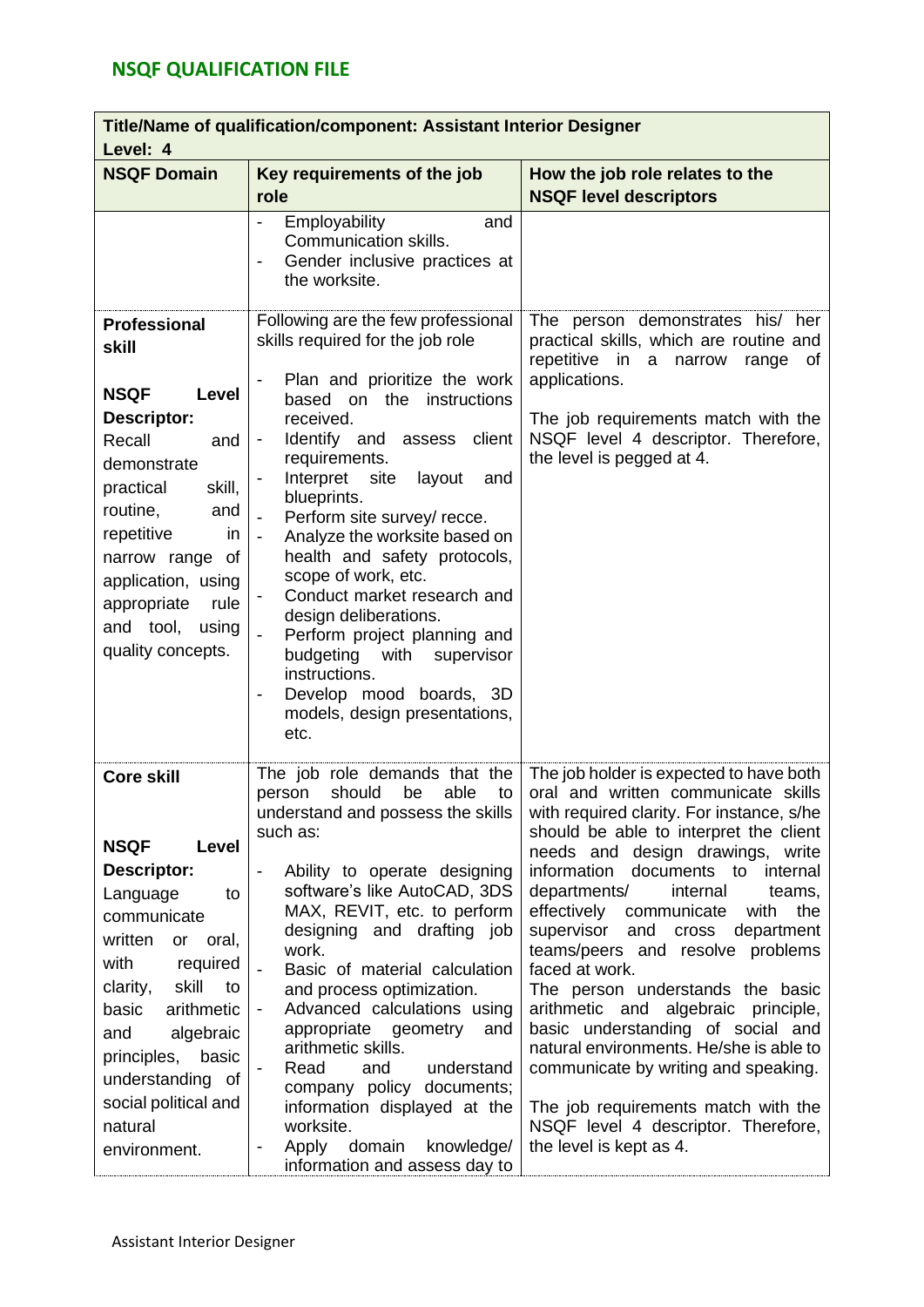| Title/Name of qualification/component: Assistant Interior Designer<br>Level: 4                                           |                                                                                                                                                                                                                                                                                                                                                                                                             |                                                                                                                                                                          |  |  |  |  |  |
|--------------------------------------------------------------------------------------------------------------------------|-------------------------------------------------------------------------------------------------------------------------------------------------------------------------------------------------------------------------------------------------------------------------------------------------------------------------------------------------------------------------------------------------------------|--------------------------------------------------------------------------------------------------------------------------------------------------------------------------|--|--|--|--|--|
| <b>NSQF Domain</b>                                                                                                       | Key requirements of the job<br>role                                                                                                                                                                                                                                                                                                                                                                         | How the job role relates to the<br><b>NSQF level descriptors</b>                                                                                                         |  |  |  |  |  |
|                                                                                                                          | day tasks through experience<br>and observation.<br>Use reasoning skills to make<br>appropriate decisions<br>and<br>troubleshoot concerns related<br>to own responsibilities.<br>Effectively communicate with<br>$\overline{\phantom{a}}$<br>members<br>team<br>and<br>supervisors respectfully.<br>Read<br>company<br>policy<br>information<br>documents,<br>displayed at the worksite, job<br>cards, etc. |                                                                                                                                                                          |  |  |  |  |  |
| <b>Responsibility</b><br><b>NSQF</b><br><b>Level</b><br>Descriptor:<br>Responsibility for<br>own work<br>and<br>learning | Few of the key responsibilities:<br>Perform client servicing and<br>design deliberations.<br>Create design options based<br>on design instructions<br>by<br>supervisor.<br>Create mood boards and 3D<br>renders based<br>design<br>on<br>instructions.<br>constructively<br>Work<br>and<br>collaboratively<br>with<br>Draughtsperson.                                                                       | The person has responsibility for his/<br>her own work and learning.<br>The job requirements match with the<br>NSQF level 4 descriptor. Hence the<br>level is kept at 4. |  |  |  |  |  |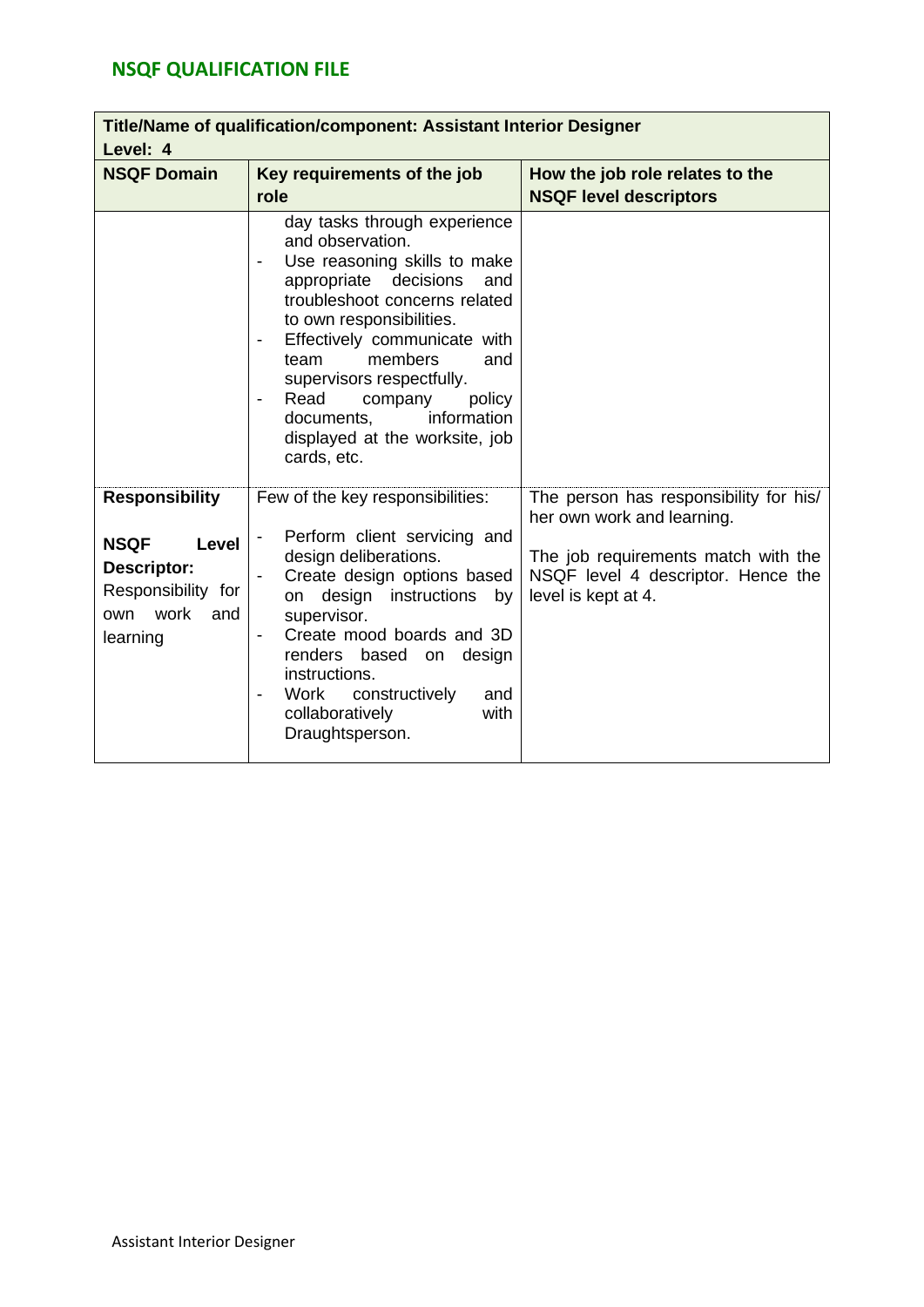### **SECTION 3**

#### **EVIDENCE OF NEED**

| <b>Basis</b>                              |     | In the case of SSC                                                                                                                                                                                                                                                                                                                                                                                                                                                                                                                                                                                                                         |
|-------------------------------------------|-----|--------------------------------------------------------------------------------------------------------------------------------------------------------------------------------------------------------------------------------------------------------------------------------------------------------------------------------------------------------------------------------------------------------------------------------------------------------------------------------------------------------------------------------------------------------------------------------------------------------------------------------------------|
| <b>Need</b><br><b>of</b><br>Qualification | the | FFSC follows an intensive, detailed process for Qualification<br>development, which requires industry involvement at each level.<br>FFSC has an Industry-led Sub-Committee, called the "FFSC's<br>Board of Standards (BoS)," dedicated to the development of<br>Qualifications. BoS is formed with the support of the elected<br>members of the Governing Council and Honorary Members from<br>the Academic Institutions. Further, FFSC has a "National<br>Occupational Standards (NOS) Group" comprising of Subject<br>Matter Experts of various domains who work on developing<br>Qualifications specific to sub-sector and occupations. |
|                                           |     | FFSC also involves a minimum of 30+ industry stakeholders for<br>the development of the Qualifications.                                                                                                                                                                                                                                                                                                                                                                                                                                                                                                                                    |
|                                           |     | In addition, the skill requirement study conducted by Boston<br>Consulting Group (BCG) in 2020 has indicated the furniture<br>industry is growing and is expected to grow at 7-8% and 13-18%<br>CAGR, respectively, for Home and Office Furniture. The furniture<br>market is majorly dominated by the unorganized sector. The<br>sector is witnessing strong growth due to increased construction<br>activities in metro cities and tier-II cities, changing lifestyles,<br>increasing disposable income, along changing consumer<br>aspirations.                                                                                         |
|                                           |     | FFSC also conducted a skill gap study to understand the need for<br>the Qualification. According to the Skill Gap Report:                                                                                                                                                                                                                                                                                                                                                                                                                                                                                                                  |
|                                           |     | Manpower during 2016-17: 3,12,202<br>Estimated for 2022: 6,16,231<br>Estimated for 2025: 8,65,760<br>Gap during 2022: 3,05,029<br>Gap during 2025: 5,53,558                                                                                                                                                                                                                                                                                                                                                                                                                                                                                |
| Industry                                  |     | Skill Gap Studies are attached as Annexure.<br>FFSC has taken validations of the job roles from 30+ industry                                                                                                                                                                                                                                                                                                                                                                                                                                                                                                                               |
| Relevance                                 |     | bodies The Qualification has been developed based on relevance<br>and inputs of the industry.<br>The details of industry validation, attached as supporting<br>documents.                                                                                                                                                                                                                                                                                                                                                                                                                                                                  |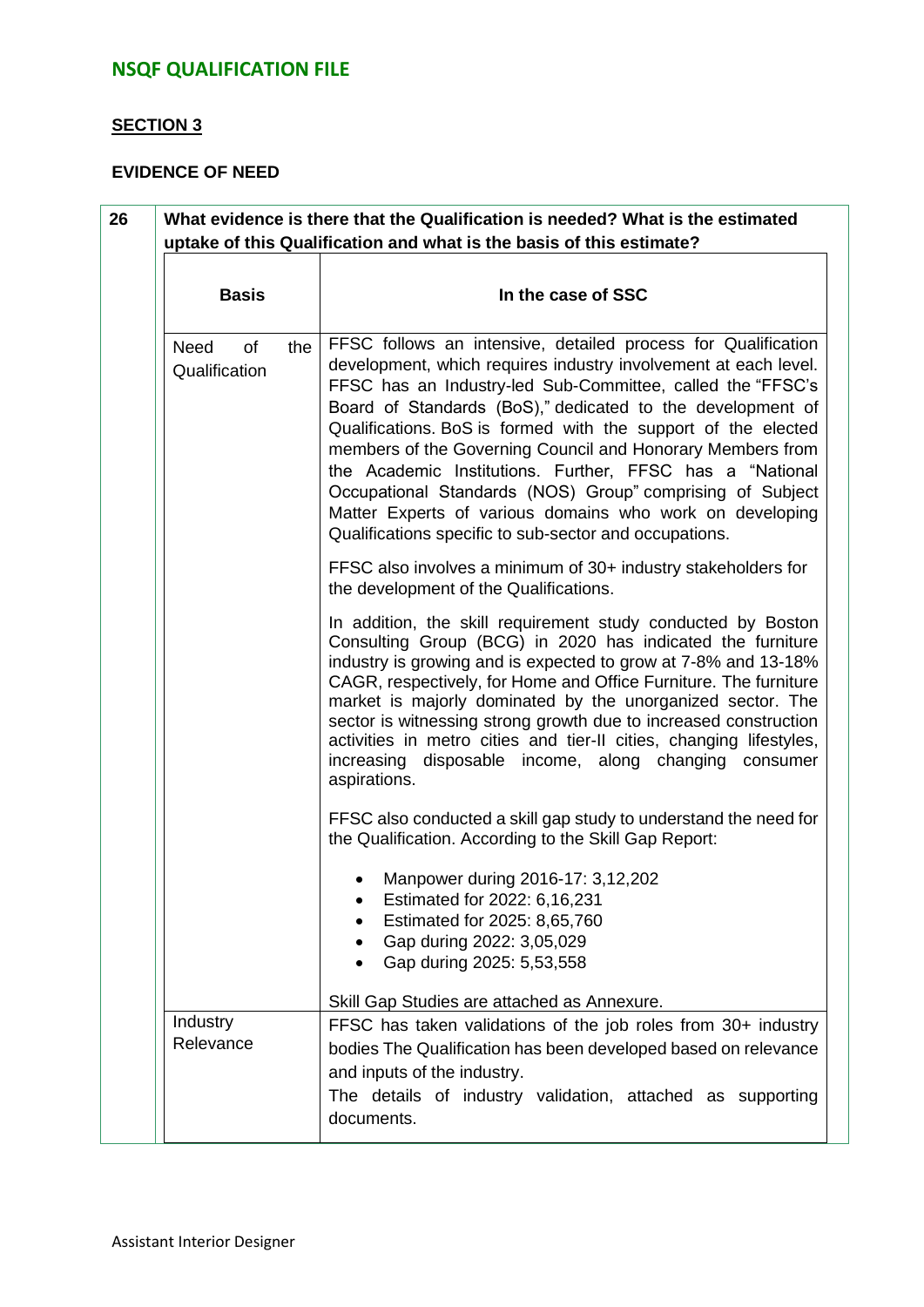|    | the<br>of<br>Usage<br>Qualification                                                                                                                                                                                                                                                                                                                                                                  | The usage of the Qualification will be found in both organized and<br>unorganized sub-sectors of the furniture industry. It will be used<br>for reskilling, fresh skilling, upskilling training in schools, colleges,<br>in-house training purposes, and basic apprenticeship programs<br>etc.                                                                                                    |  |  |  |  |  |
|----|------------------------------------------------------------------------------------------------------------------------------------------------------------------------------------------------------------------------------------------------------------------------------------------------------------------------------------------------------------------------------------------------------|---------------------------------------------------------------------------------------------------------------------------------------------------------------------------------------------------------------------------------------------------------------------------------------------------------------------------------------------------------------------------------------------------|--|--|--|--|--|
|    | Estimated uptake                                                                                                                                                                                                                                                                                                                                                                                     | FFSC has conducted research, analysis, and assessment of skill<br>gaps in the furniture industry. Therefore, the estimation of the<br>requirement of manpower has to be done based on the findings<br>of the skill gap study and secondary research.<br>Manpower during 2016-17: 3,12,202<br>Estimated uptake for 2022: 6,16,231<br>$\bullet$<br>Estimated uptake for 2025: 8,65,760<br>$\bullet$ |  |  |  |  |  |
| 27 | Recommendation from the concerned Line Ministry of the Government/Regulatory<br>Body. To be supported by documentary evidence<br>FFSC has approached the concerned Line Ministry for the alignment and                                                                                                                                                                                               |                                                                                                                                                                                                                                                                                                                                                                                                   |  |  |  |  |  |
|    | recommendations.                                                                                                                                                                                                                                                                                                                                                                                     |                                                                                                                                                                                                                                                                                                                                                                                                   |  |  |  |  |  |
| 28 | presenting a duplicate qualification                                                                                                                                                                                                                                                                                                                                                                 | What steps were taken to ensure that the Qualification (s) does (do) not duplicate<br>already existing or planned qualifications in the NSQF? Give justification for                                                                                                                                                                                                                              |  |  |  |  |  |
|    | Interior Design and Installation is one of the sub-sectors of FFSC. Earlier FFSC has already<br>developed NSQC approved Qualifications namely Assistant Draughtsperson (Interior<br>Design- Level 2) and Draughtsperson (Interior Design- Level 3) which were approved in<br>15 <sup>th</sup> NSQC Meeting. These Qualifications leads to the progression of Interior Designer job<br>roles.         |                                                                                                                                                                                                                                                                                                                                                                                                   |  |  |  |  |  |
|    | Currently, FFSC is working on developing new Qualifications of Levels- 4, 5, 6 for the<br>sector.                                                                                                                                                                                                                                                                                                    |                                                                                                                                                                                                                                                                                                                                                                                                   |  |  |  |  |  |
|    | FFSC has checked this Qualification of Assistant Interior Designer- Level 4 for any<br>duplication across the sectors. Given that Qualification is a niche to the Furniture sector,<br>there is no duplication or pre-existing similar qualifications available in other sectors. No<br>existing course was found with the same content and duration in National Qualification<br>Registrar as well. |                                                                                                                                                                                                                                                                                                                                                                                                   |  |  |  |  |  |
|    | consultation with the stakeholders.                                                                                                                                                                                                                                                                                                                                                                  | This Qualification was developed keeping in mind the industry requirements after                                                                                                                                                                                                                                                                                                                  |  |  |  |  |  |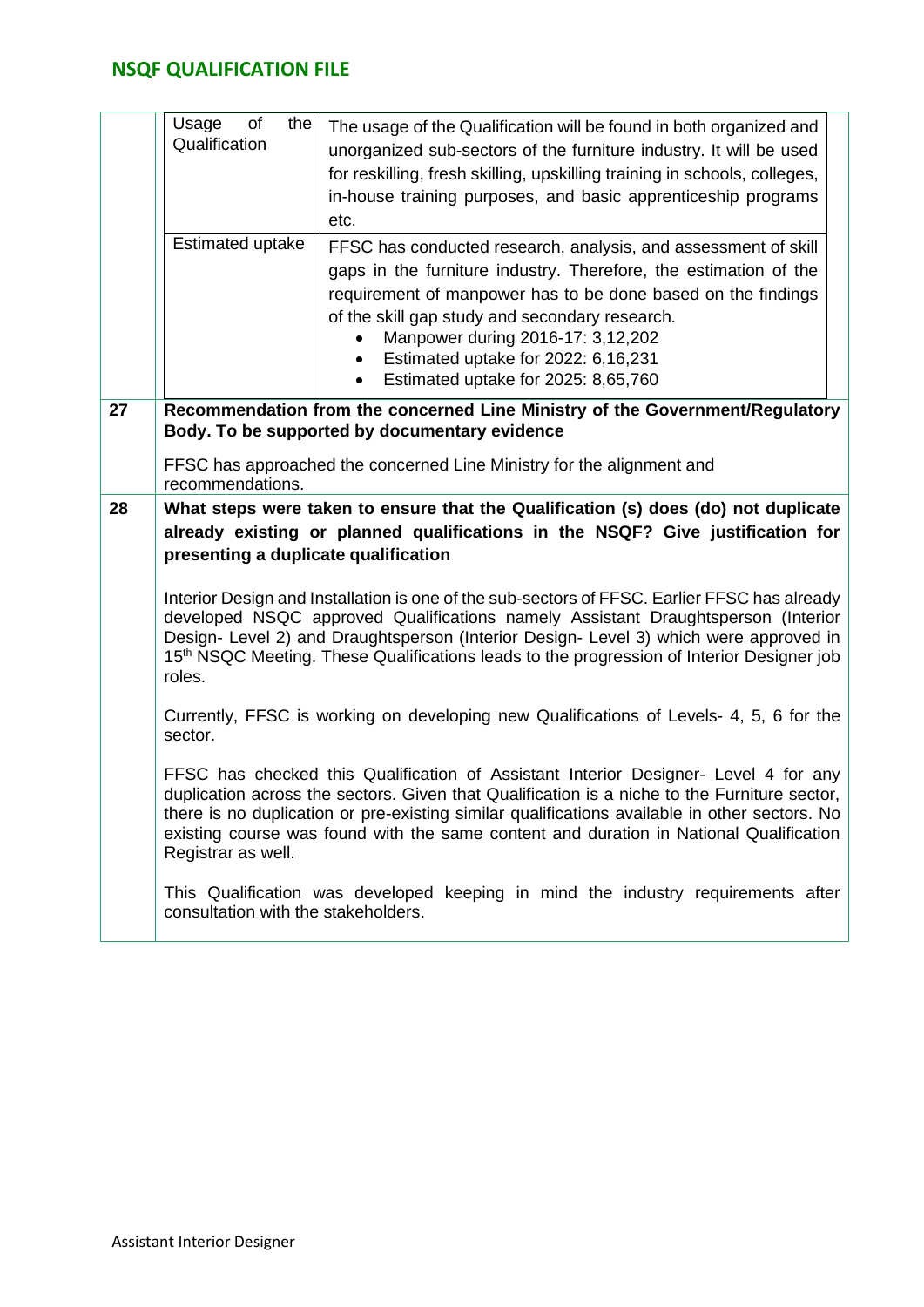### **29 What arrangements are in place to monitor and review the Qualification (s)? What data will be used, and at what point will the Qualification (s) be revised or updated? Specify the review process here**

The qualification packs will be reviewed and checked for relevance as per industry standards after 3 years.

Any institution/ individual can send feedback, which will be considered during the next review cycle. In addition, communication will be sent for feedback to all the major stakeholders before reviewing the qualifications. The Qualification will also be uploaded to the website of FFSC for feedback and suggestions for the review process.

# **SECTION 4**

### **EVIDENCE OF PROGRESSION**